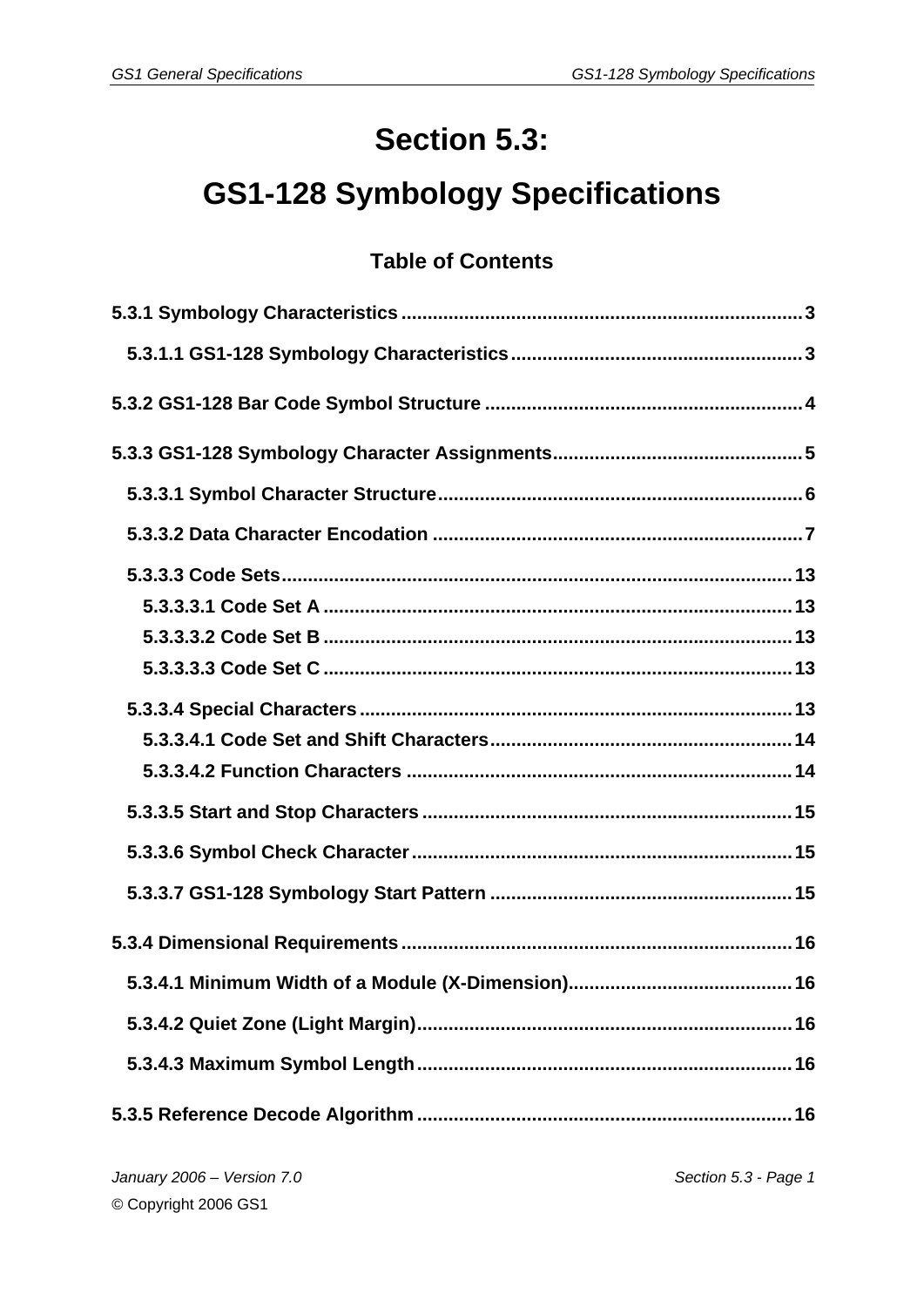| 5.3.8 Rules for Encoding/Decoding Element Strings in GS1-128 Symbology  23 |  |
|----------------------------------------------------------------------------|--|
| 5.3.8.1 The Basic Structure of GS1-128 Bar Code Symbols  23                |  |
| 5.3.8.2 The Basic Structure of Each GS1-128 Bar Code Symbol 24             |  |
|                                                                            |  |
|                                                                            |  |
|                                                                            |  |
| 5.3.8.3.1 Concatenation of the Pre-Defined Length Element Strings 26       |  |
|                                                                            |  |
| 5.3.8.3.3 Pre-Defined and Variable Length Element Strings 27               |  |
|                                                                            |  |
| 5.3.8.5 Mixing GS1-128 Symbology with Other Symbologies 28                 |  |
|                                                                            |  |
| 5.3.8.7 Processing GS1-128 Bar Code Symbols - Basic Required Logic  28     |  |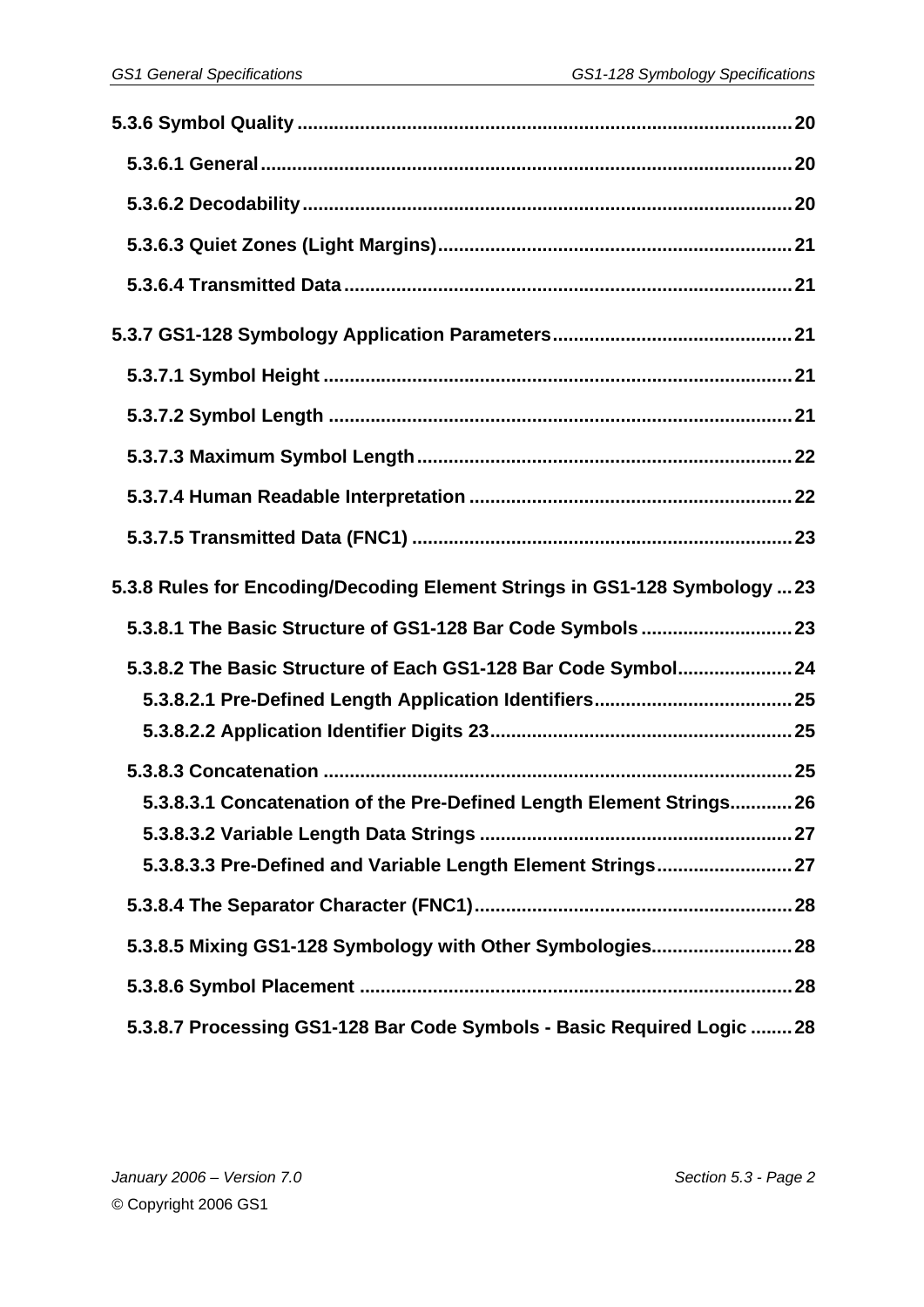#### **5.3.1 Symbology Characteristics**

The GS1-128 Bar Code Symbol has been carefully designed through joint co-operation between GS1 and Automatic Identification Manufacturers, Inc. (AIM). Use of GS1-128 Bar Code Symbols provides a high degree of security and distinguishes GS1 System Element Strings from extraneous non-standard bar code symbols.

The GS1-128 Symbology is a subset of the more general Code 128 Symbology. By agreement between AIM, Inc and GS1, use of the Function Code 1 (FNC1) in Code 128 Symbols in the first symbol character position following the Start Character has been reserved exclusively for the GS1 System.

Code 128 is fully described in "*ISO/IEC 15417, Information Technology - Automatic Identification and Data Capture Techniques - Bar code Symbology Specification - Code 128*.

The information covered in Section 5.3 includes:

- Sections 5.3.1 5.3.6: GS1-128 Symbology subset (using "*ISO/IEC 15417"* for reference)
- Section 5.3.7: GS1 System application-defined parameters
- Section 5.3.8: GS1 System rules for encoding/decoding Element Strings in GS1-128 Bar Code Symbols

#### **5.3.1.1 GS1-128 Symbology Characteristics**

The characteristics of the GS1-128 Symbology are:

- Encodable character set:
	- The Code 128 ASCII characters are in accordance with *ISO 646*. Refer to Figure 3.A.3 1 for more details. Spaces are not encoded in GS1-128 Bar Code Symbols).
	- Characters with ASCII values 128 to 255 may also be encoded in Code 128 Symbols. Characters with ASCII values 128 -to 255 accessed by Function 4 Character (FNC4) are reserved for future use and are not used in GS1-128 Bar Code Symbols.
	- Four non-data function characters. FNC2 and FNC4 are not used in GS1-128 Bar Code Symbols.
	- Four code set selection characters (including single character code set shift)
	- Three Start Characters
	- One Stop Character
- Continuous code type
- Six elements per symbol character comprising three bars (dark bars) and three spaces (light bars), each one, two, three, or four modules in width. The Stop Character is made up of seven elements comprising four bars (dark bars) and three spaces (light bars).
- Character self-checking

*January 2006 – Version 7.0 Section 5.3 - Page 3*  © Copyright 2006 GS1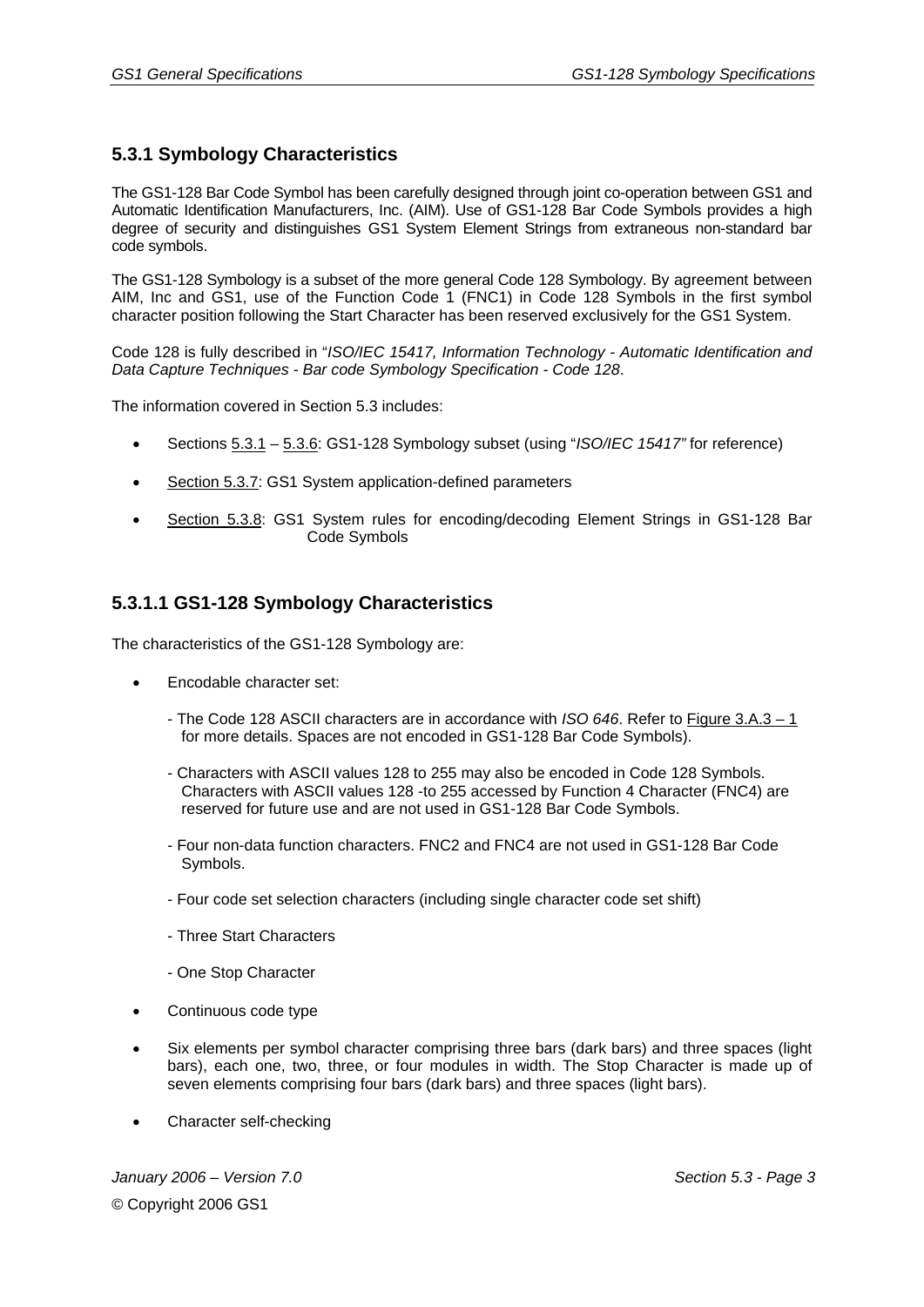- Variable symbol length
- Bi-directionally decodable
- One mandatory Symbol Check Character (see Section 5.3.A.1).
- Data character density is 11 modules per symbol character (5.5 modules per numeric character in code set C, 13 modules per Stop Character)
- Non-data overhead:
	- GS1-128 Bar Code Symbols have a special double character start pattern consisting of the appropriate Start Character and immediately followed by a Function Code 1 (FNC1). The FNC1 adds to the symbol's non-data overhead. The total symbol overhead is 46 modules.
	- The FNC1 character may also be used as a separator character between Element Strings not contained in the pre-defined table shown in Figure  $5.3.8.2.1 - 1.$
- GS1-128 Bar Code Symbol size characteristics:
	- The maximum physical length is 165 mm (6.5 in.) including Quiet Zones.
	- The maximum number of data characters in a single symbol is 48.
	- For a given length of data, the symbol size is variable between limits in X-dimension to accommodate the ranges in quality achievable by the various printing processes.

#### **5.3.2 GS1-128 Bar Code Symbol Structure**

The GS1-128 Bar Code Symbol is made up as follows, reading from left to right:

- ∗ Leading Quiet Zone
- ∗ A Start Character (A, B, or C) The double character
- ∗ The Function Code 1 (FNC1) Start pattern

- ∗ Data (including the Application Identifier represented in character set A, B, or C)
- A Symbol Check Character
- The Stop Character
- Trailing Quiet Zone

The data characters represented in the symbol are shown in Human Readable Interpretation underneath or above the symbol.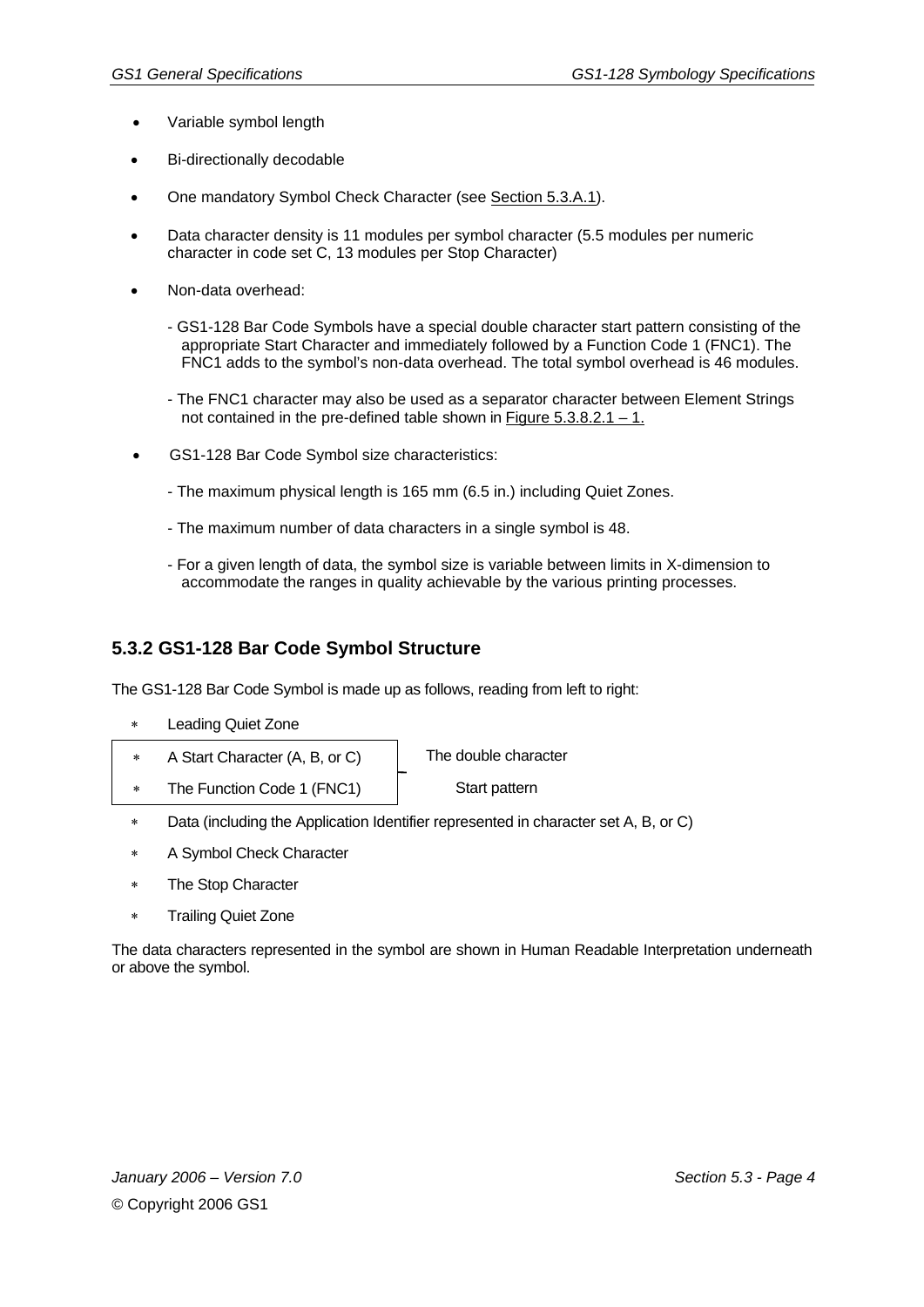

# Figure 5.3.2 – 1 **General Format of a GS1-128 Bar Code Symbol**

#### **5.3.3 GS1-128 Symbology Character Assignments**

Figure 5.3.3.2 – 1 defines all the Code 128 character assignments. In the element width column, the numeric values represent the widths of the elements in modules or multiples of the X-dimension.

GS1-128 Bar Code Symbol character assignments are identical to Code 128 Symbol character assignments.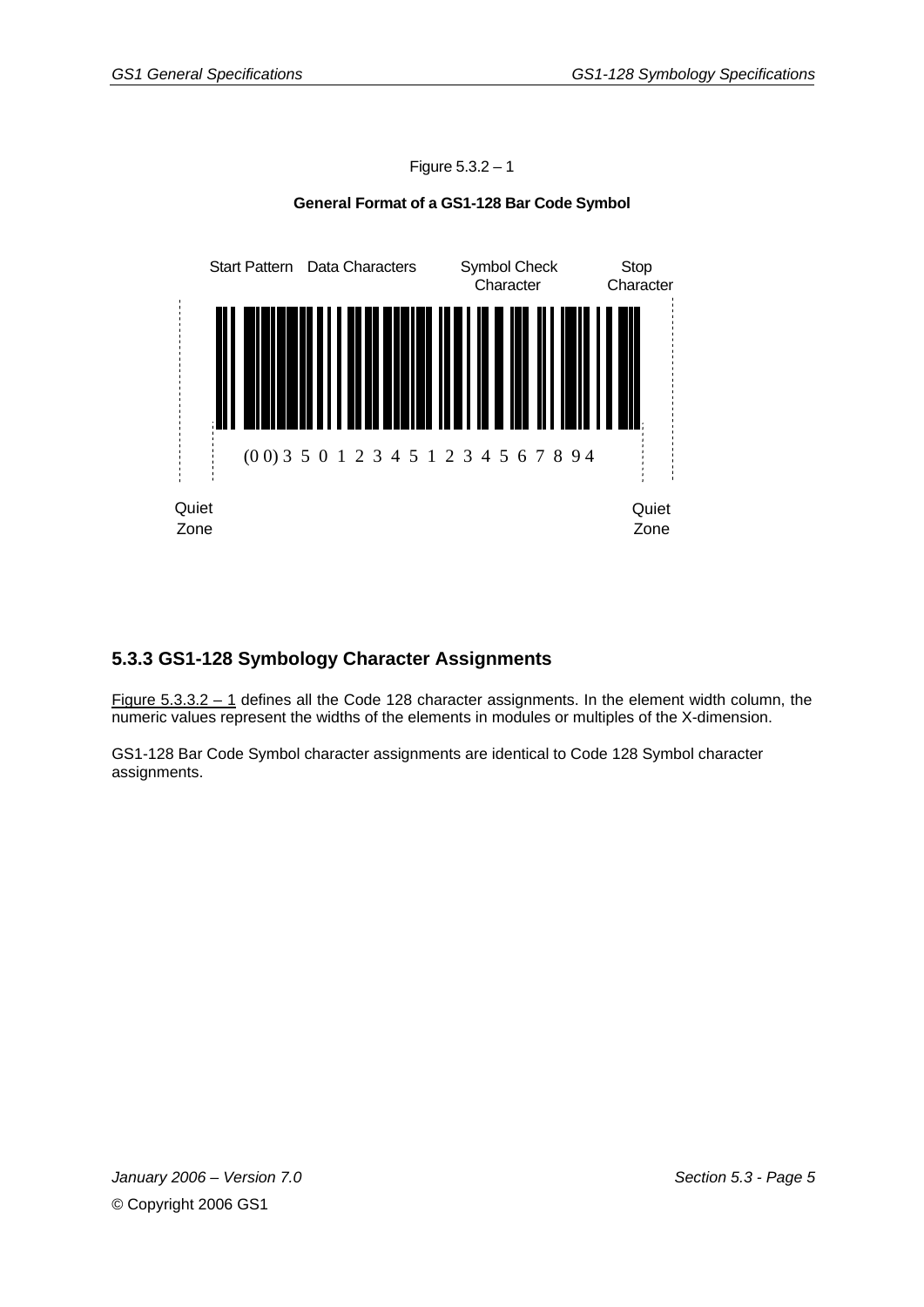# **5.3.3.1 Symbol Character Structure**

The sum of the bar modules in any symbol character is always even (even parity) and the sum of the space modules is, therefore, always odd. This parity feature enables character self-checking.

Figure 5.3.3.1 – 1

#### **GS1-128 Bar Code Symbol Start Character A**



Figure 5.3.3.1 – 2 illustrates the encodation of the symbol character value 35, which represents data character C in code sets A or B or the digits 35 in code set C.

Figure  $5.3.3.1 - 2$ 

#### **Symbol Character Value 35**





#### **GS1-128 Bar Code Symbol Stop Character**



*January 2006 – Version 7.0 Section 5.3 - Page 6*  © Copyright 2006 GS1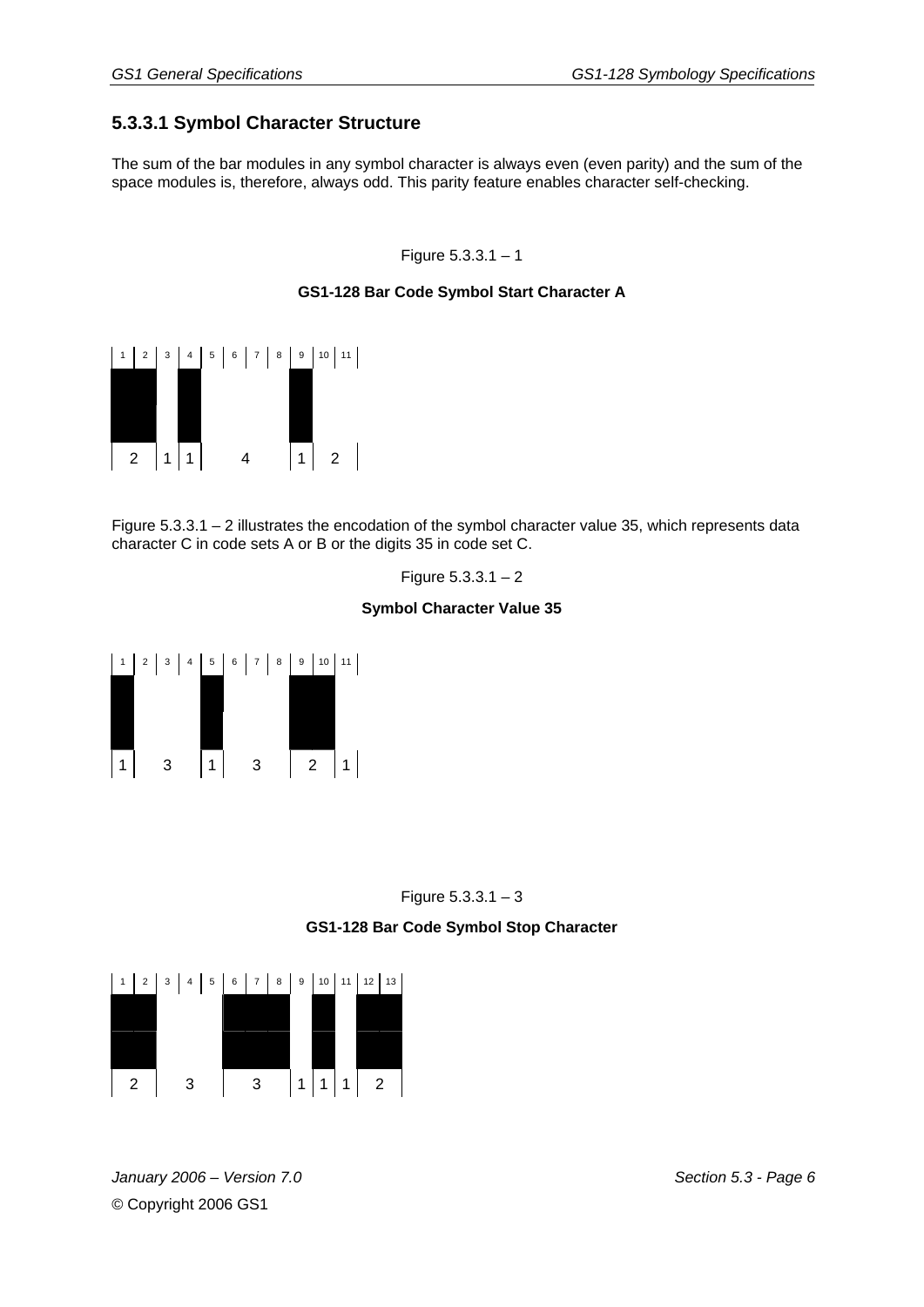# **5.3.3.2 Data Character Encodation**

Code 128 has three character sets, which are shown in Figure 5.3.3.2 – 1 as code sets A, B, and C.

GS1-128 Symbology specifies the identical character set, as defined by the International *ISO/IEC 646* Standard, to ensure international compatibility. For more information see Figure 3.A.3 – 1.

The symbol character bar (dark bar) and space (light bar) patterns shown in Figure 5.3.3.2 – 1 represent the data characters listed under the columns for code set A, B, or C. The choice of code set depends on the Start Character, the use of code A, code B, or code C characters, or the shift character. If the symbol begins with Start Character A, then code set A is defined initially. Code set B and code set C are similarly defined by beginning the symbol with Start Character B or C, respectively. The code set can be redefined within the symbol by using code A, code B, and code C characters or the shift character (see Section 5.3.3 for the use of special characters).

The same data may be represented by different Code 128 Symbols through the use of different combinations of Start, code set, and shift characters. The individual applications do not specify code sets A, B, or C. Section 5.3.A.3 contains rules to minimise the length of the symbol for any given data.

Each symbol character is assigned a numeric value listed in Figure 5.3.3.2 – 1. This value is used in calculating the Symbol Check Character value. It may also be used to provide a conversion to and from ASCII values (see Section 5.3.A.2).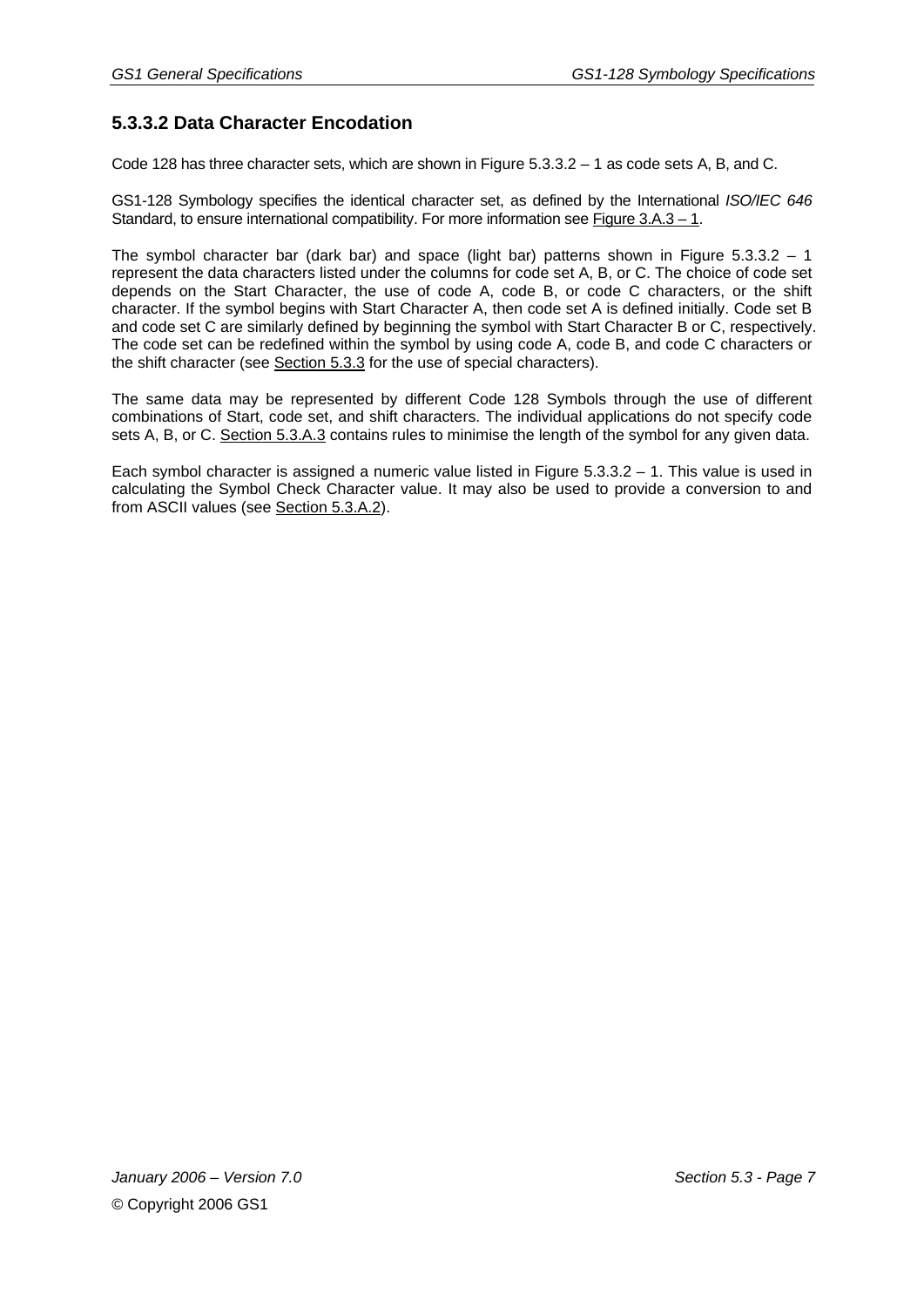#### Figure 5.3.3.2 – 1

#### **Code 128 Character Encodation**

| Symbol<br>Character<br>Value | Code<br>Set A   | <b>ASCII</b><br>Value<br>for Code<br>Set A | Code<br>Set B            | <b>ASCII</b><br>Value<br>for Code<br>Set B | Code<br>Set C |                | <b>Element Widths</b> |                | (Modules)      |                         |                         |   |                |   |                         |   | <b>Element Pattern</b> |                |        |   |    |    |
|------------------------------|-----------------|--------------------------------------------|--------------------------|--------------------------------------------|---------------|----------------|-----------------------|----------------|----------------|-------------------------|-------------------------|---|----------------|---|-------------------------|---|------------------------|----------------|--------|---|----|----|
|                              |                 |                                            |                          |                                            |               | B              | $\mathsf S$           | $\sf B$        | $\mathsf S$    | B                       | S                       | 1 | $\overline{2}$ | 3 | $\overline{\mathbf{4}}$ | 5 | 6                      | $\overline{7}$ | $\bf8$ | 9 | 10 | 11 |
| $\mathbf 0$                  | space           | 32                                         | space                    | 32                                         | 00            | $\overline{2}$ | 1                     | $\overline{2}$ | $\overline{2}$ | $\mathbf 2$             | $\boldsymbol{2}$        |   |                |   |                         |   |                        |                |        |   |    |    |
| $\mathbf{1}$                 | Ţ               | 33                                         | Ţ                        | 33                                         | 01            | $\overline{2}$ | $\overline{2}$        | $\overline{2}$ | $\mathbf{1}$   | $\overline{2}$          | $\overline{2}$          |   |                |   |                         |   |                        |                |        |   |    |    |
| $\overline{2}$               | $\sf H$         | 34                                         | H                        | 34                                         | 02            | $\overline{2}$ | $\overline{2}$        | $\overline{2}$ | $\overline{2}$ | $\overline{2}$          | $\mathbf 1$             |   |                |   |                         |   |                        |                |        |   |    |    |
| 3                            | #               | 35                                         | #                        | 35                                         | 03            | 1              | $\overline{2}$        | 1              | $\overline{2}$ | $\overline{2}$          | 3                       |   |                |   |                         |   |                        |                |        |   |    |    |
| $\overline{\mathcal{A}}$     | \$              | 36                                         | \$                       | 36                                         | 04            | $\mathbf{1}$   | $\overline{2}$        | 1              | 3              | $\boldsymbol{2}$        | $\mathbf 2$             |   |                |   |                         |   |                        |                |        |   |    |    |
| 5                            | $\%$            | 37                                         | %                        | 37                                         | 05            | $\mathbf{1}$   | 3                     | 1              | $\overline{2}$ | $\overline{2}$          | $\boldsymbol{2}$        |   |                |   |                         |   |                        |                |        |   |    |    |
| $\,6$                        | &               | 38                                         | &                        | 38                                         | 06            | $\mathbf{1}$   | $\overline{2}$        | $\overline{2}$ | $\overline{2}$ | $\mathbf{1}$            | 3                       |   |                |   |                         |   |                        |                |        |   |    |    |
| $\overline{7}$               | apos-<br>trophe | 39                                         | apos-<br>trophe          | 39                                         | 07            | $\mathbf{1}$   | $\overline{2}$        | $\overline{2}$ | 3              | 1                       | $\overline{2}$          |   |                |   |                         |   |                        |                |        |   |    |    |
| 8                            | (               | 40                                         | (                        | 40                                         | 08            | $\mathbf{1}$   | 3                     | $\overline{2}$ | $\overline{2}$ | $\mathbf{1}$            | $\mathbf 2$             |   |                |   |                         |   |                        |                |        |   |    |    |
| $\boldsymbol{9}$             | $\mathcal{E}$   | 41                                         | $\mathcal{E}$            | 41                                         | 09            | $\overline{2}$ | $\overline{2}$        | 1              | $\overline{2}$ | $\mathbf{1}$            | 3                       |   |                |   |                         |   |                        |                |        |   |    |    |
| 10                           | $\star$         | 42                                         | $\star$                  | 42                                         | 10            | $\overline{2}$ | $\overline{2}$        | 1              | 3              | $\mathbf{1}$            | $\overline{2}$          |   |                |   |                         |   |                        |                |        |   |    |    |
| 11                           | $\ddot{}$       | 43                                         | $\ddot{}$                | 43                                         | 11            | $\overline{2}$ | 3                     | 1              | $\overline{2}$ | 1                       | $\overline{2}$          |   |                |   |                         |   |                        |                |        |   |    |    |
| 12                           | comma           | 44                                         | comma                    | 44                                         | 12            | 1              | 1                     | $\overline{2}$ | $\overline{2}$ | 3                       | $\mathbf 2$             |   |                |   |                         |   |                        |                |        |   |    |    |
| 13                           |                 | 45                                         | $\overline{\phantom{m}}$ | 45                                         | 13            | 1              | $\overline{2}$        | $\overline{2}$ | $\mathbf{1}$   | 3                       | $\mathbf 2$             |   |                |   |                         |   |                        |                |        |   |    |    |
| 14                           | full<br>stop    | 46                                         | full<br>stop             | 46                                         | 14            | 1              | $\overline{2}$        | $\overline{2}$ | $\overline{2}$ | 3                       | $\mathbf{1}$            |   |                |   |                         |   |                        |                |        |   |    |    |
| 15                           | $\sqrt{2}$      | 47                                         | $\sqrt{ }$               | 47                                         | 15            | 1              | 1                     | 3              | $\overline{2}$ | $\overline{2}$          | $\overline{2}$          |   |                |   |                         |   |                        |                |        |   |    |    |
| 16                           | $\pmb{0}$       | 48                                         | $\pmb{0}$                | 48                                         | 16            | 1              | $\overline{c}$        | 3              | $\mathbf{1}$   | $\overline{\mathbf{c}}$ | $\overline{\mathbf{c}}$ |   |                |   |                         |   |                        |                |        |   |    |    |
| 17                           | $\mathbf{1}$    | 49                                         | $\mathbf{1}$             | 49                                         | 17            | $\mathbf{1}$   | $\overline{2}$        | 3 <sup>1</sup> | $\overline{2}$ | $\sqrt{2}$              | $\mathbf{1}$            |   |                |   |                         |   |                        |                |        |   |    |    |
| 18                           | $\overline{2}$  | 50                                         | $\overline{2}$           | 50                                         | 18            | $\overline{2}$ | $\overline{2}$        | 3              | $\overline{2}$ | $\mathbf{1}$            | $\mathbf{1}$            |   |                |   |                         |   |                        |                |        |   |    |    |
| 19                           | 3               | 51                                         | 3                        | 51                                         | 19            | $\overline{2}$ | $\overline{2}$        | $\mathbf{1}$   | $\mathbf{1}$   | 3                       | 2                       |   |                |   |                         |   |                        |                |        |   |    |    |
| 20                           | 4               | 52                                         | $\overline{\mathbf{4}}$  | 52                                         | 20            | $\overline{2}$ | $\overline{2}$        | $\mathbf 1$    | $\overline{2}$ | $\mathbf{3}$            | $\mathbf 1$             |   |                |   |                         |   |                        |                |        |   |    |    |
| 21                           | 5               | 53                                         | 5                        | 53                                         | 21            | $\overline{2}$ | $\mathbf 1$           | $\mathbf{3}$   | $\overline{2}$ | $\mathbf{1}$            | $\overline{2}$          |   |                |   |                         |   |                        |                |        |   |    |    |
| 22                           | 6               | 54                                         | 6                        | 54                                         | 22            | $\overline{2}$ | $\sqrt{2}$            | $\mathbf{3}$   | $\mathbf{1}$   | $\mathbf{1}$            | $\mathbf{2}$            |   |                |   |                         |   |                        |                |        |   |    |    |

*January 2006* – Version 7.0 Section 5.3 - Page 8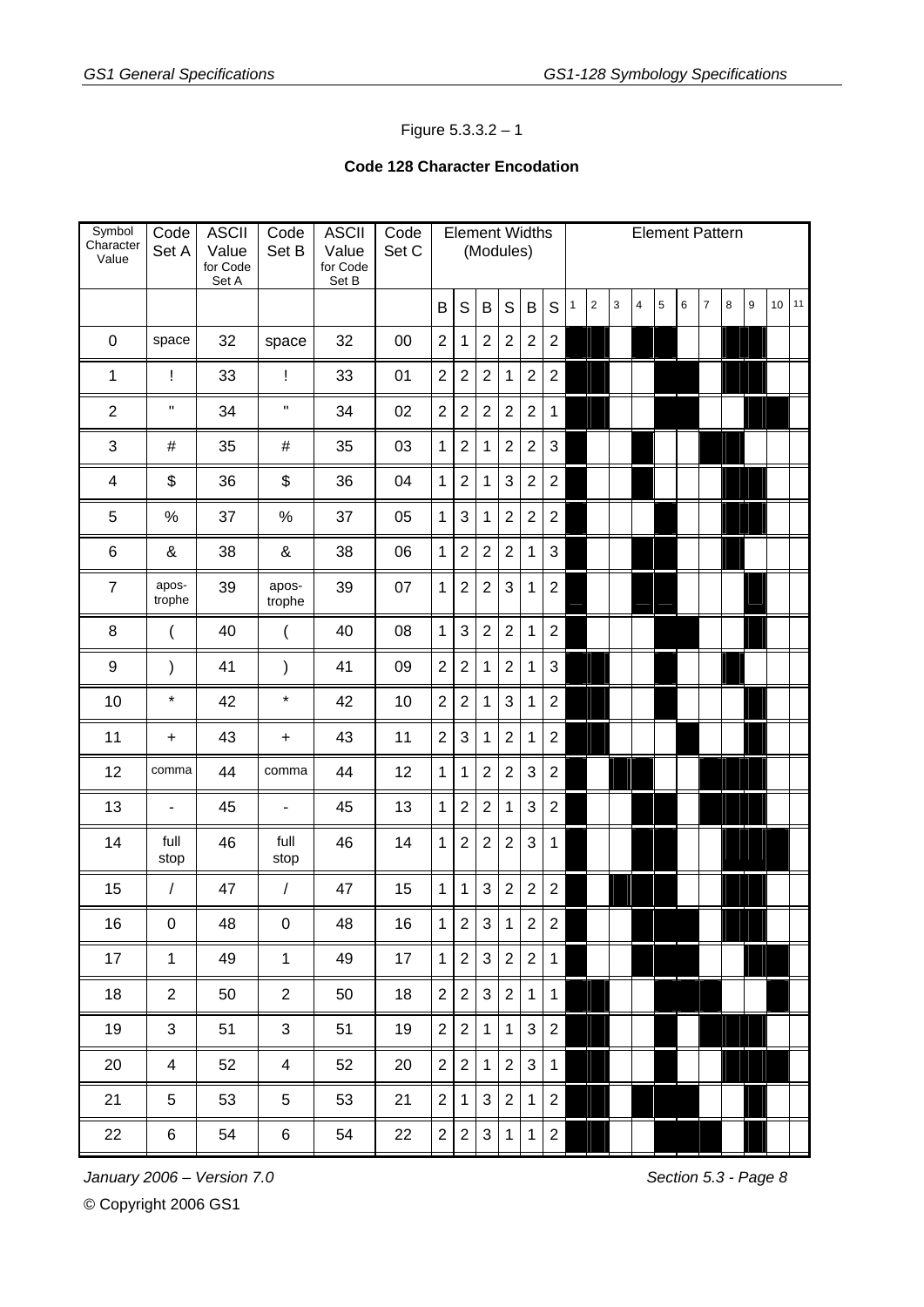| Symbol<br>Character<br>Value | Code<br>Set A             | <b>ASCII</b><br>Value<br>for Code<br>Set A | Code<br>Set B             | <b>ASCII</b><br>Value<br>for Code<br>Set B | Code<br>Set C |                |                |                | (Modules)      | <b>Element Widths</b> |                |              |                |   | <b>Element Pattern</b>  |   |   |                |   |   |    |    |
|------------------------------|---------------------------|--------------------------------------------|---------------------------|--------------------------------------------|---------------|----------------|----------------|----------------|----------------|-----------------------|----------------|--------------|----------------|---|-------------------------|---|---|----------------|---|---|----|----|
|                              |                           |                                            |                           |                                            |               | B              | $\mathsf S$    | $\sf B$        | $\mathsf S$    | B                     | S              | $\mathbf{1}$ | $\overline{2}$ | 3 | $\overline{\mathbf{4}}$ | 5 | 6 | $\overline{7}$ | 8 | 9 | 10 | 11 |
| 23                           | $\overline{7}$            | 55                                         | $\overline{7}$            | 55                                         | 23            | 3              | 1              | $\overline{2}$ | 1              | 3                     | 1              |              |                |   |                         |   |   |                |   |   |    |    |
| 24                           | $\, 8$                    | 56                                         | 8                         | 56                                         | 24            | 3              | 1              | 1              | $\overline{2}$ | $\overline{2}$        | $\overline{2}$ |              |                |   |                         |   |   |                |   |   |    |    |
| 25                           | 9                         | 57                                         | 9                         | 57                                         | 25            | 3              | $\overline{2}$ | 1              | $\mathbf 1$    | $\overline{2}$        | $\overline{2}$ |              |                |   |                         |   |   |                |   |   |    |    |
| 26                           | colon                     | 58                                         | colon                     | 58                                         | 26            | 3              | $\overline{2}$ | 1              | $\overline{2}$ | $\overline{2}$        | 1              |              |                |   |                         |   |   |                |   |   |    |    |
| 27                           | semi-<br>colon            | 59                                         | semi-<br>colon            | 59                                         | 27            | 3              | 1              | $\overline{2}$ | $\overline{2}$ | 1                     | $\overline{2}$ |              |                |   |                         |   |   |                |   |   |    |    |
| 28                           | $\,<$                     | 60                                         | $\,<$                     | 60                                         | 28            | 3              | $\overline{2}$ | $\overline{2}$ | $\mathbf{1}$   | $\mathbf 1$           | $\overline{2}$ |              |                |   |                         |   |   |                |   |   |    |    |
| 29                           | $=$                       | 61                                         | $=$                       | 61                                         | 29            | 3              | $\sqrt{2}$     | $\overline{2}$ | $\overline{2}$ | $\mathbf 1$           | 1              |              |                |   |                         |   |   |                |   |   |    |    |
| 30                           | $\, > \,$                 | 62                                         | >                         | 62                                         | 30            | $\overline{2}$ | 1              | $\overline{2}$ | 1              | $\overline{2}$        | $\sqrt{3}$     |              |                |   |                         |   |   |                |   |   |    |    |
| 31                           | $\tilde{?}$               | 63                                         | $\tilde{?}$               | 63                                         | 31            | $\overline{2}$ | 1              | $\overline{2}$ | 3              | $\overline{2}$        | 1              |              |                |   |                         |   |   |                |   |   |    |    |
| 32                           | $^\text{\textregistered}$ | 64                                         | $^\text{\textregistered}$ | 64                                         | 32            | $\overline{2}$ | 3              | $\overline{2}$ | $\mathbf 1$    | $\overline{2}$        | 1              |              |                |   |                         |   |   |                |   |   |    |    |
| 33                           | A                         | 65                                         | A                         | 65                                         | 33            | $\mathbf{1}$   | $\mathbf{1}$   | 1              | 3              | $\overline{2}$        | 3              |              |                |   |                         |   |   |                |   |   |    |    |
| 34                           | B                         | 66                                         | B                         | 66                                         | 34            | $\mathbf{1}$   | 3              | 1              | $\mathbf 1$    | $\overline{2}$        | 3              |              |                |   |                         |   |   |                |   |   |    |    |
| 35                           | $\mathsf C$               | 67                                         | C                         | 67                                         | 35            | $\mathbf{1}$   | $\sqrt{3}$     | 1              | 3              | $\sqrt{2}$            | $\mathbf 1$    |              |                |   |                         |   |   |                |   |   |    |    |
| 36                           | D                         | 68                                         | D                         | 68                                         | 36            | $\mathbf{1}$   | 1              | $\overline{2}$ | 3              | 1                     | 3              |              |                |   |                         |   |   |                |   |   |    |    |
| 37                           | E                         | 69                                         | E                         | 69                                         | 37            | $\mathbf{1}$   | 3              | 2              | 1              | 1                     | 3              |              |                |   |                         |   |   |                |   |   |    |    |
| 38                           | F                         | 70                                         | F                         | 70                                         | 38            | $\mathbf{1}$   | 3              | $\overline{2}$ | 3              | 1                     | 1              |              |                |   |                         |   |   |                |   |   |    |    |
| 39                           | G                         | 71                                         | G                         | 71                                         | 39            | 2 <sup>1</sup> | 1              | 1              | $\mathbf{3}$   | $\mathbf{1}$          | 3              |              |                |   |                         |   |   |                |   |   |    |    |
| 40                           | H                         | 72                                         | H                         | 72                                         | 40            | 2 <sup>1</sup> | 3 <sup>1</sup> | $\vert$ 1      | 1              | $\overline{1}$        | $\mathbf{3}$   |              |                |   |                         |   |   |                |   |   |    |    |
| 41                           | $\mathbf{I}$              | 73                                         | $\mathbf{I}$              | 73                                         | 41            | 2 <sup>1</sup> | $\mathbf{3}$   | $\mathbf{1}$   | 3              | $\mathbf{1}$          | $\mathbf{1}$   |              |                |   |                         |   |   |                |   |   |    |    |
| 43                           | J                         | 74                                         | J                         | 74                                         | 42            | $\mathbf{1}$   | $\mathbf 1$    | $\overline{2}$ | $\mathbf{1}$   | $\mathfrak{S}$        | $\mathbf{3}$   |              |                |   |                         |   |   |                |   |   |    |    |
| 43                           | K.                        | 75                                         | Κ                         | 75                                         | 43            | $\mathbf 1$    | $\mathbf{1}$   | 2 <sup>1</sup> | 3              | $\mathbf{3}$          | $\mathbf{1}$   |              |                |   |                         |   |   |                |   |   |    |    |
| 44                           | L.                        | 76                                         | L.                        | 76                                         | 44            | 1 <sup>1</sup> | 3              | $\overline{2}$ | $\mathbf{1}$   | 3                     | $\mathbf{1}$   |              |                |   |                         |   |   |                |   |   |    |    |
| 45                           | M                         | 77                                         | M                         | 77                                         | 45            | $\mathbf{1}$   | $\mathbf{1}$   | $\mathbf{3}$   | $\mathbf 1$    | $\overline{2}$        | $\mathbf{3}$   |              |                |   |                         |   |   |                |   |   |    |    |
| 46                           | N                         | 78                                         | N                         | 78                                         | 46            | $\mathbf 1$    | $\mathbf{1}$   | 3 <sup>1</sup> | 3              | $\sqrt{2}$            | $\mathbf{1}$   |              |                |   |                         |   |   |                |   |   |    |    |
| 47                           | $\circ$                   | 79                                         | $\circ$                   | 79                                         | 47            | $\mathbf{1}$   | $\mathbf{3}$   | $\mathbf{3}$   | $\mathbf{1}$   | $\sqrt{2}$            | $\mathbf{1}$   |              |                |   |                         |   |   |                |   |   |    |    |
| 48                           | P.                        | 80                                         | P                         | 80                                         | 48            | 3              | $\mathbf{1}$   | 3 <sup>1</sup> | $\mathbf 1$    | $\overline{2}$        | $\mathbf{1}$   |              |                |   |                         |   |   |                |   |   |    |    |

*January 2006* – Version 7.0 **Section 5.3 - Page 9** Section 5.3 - Page 9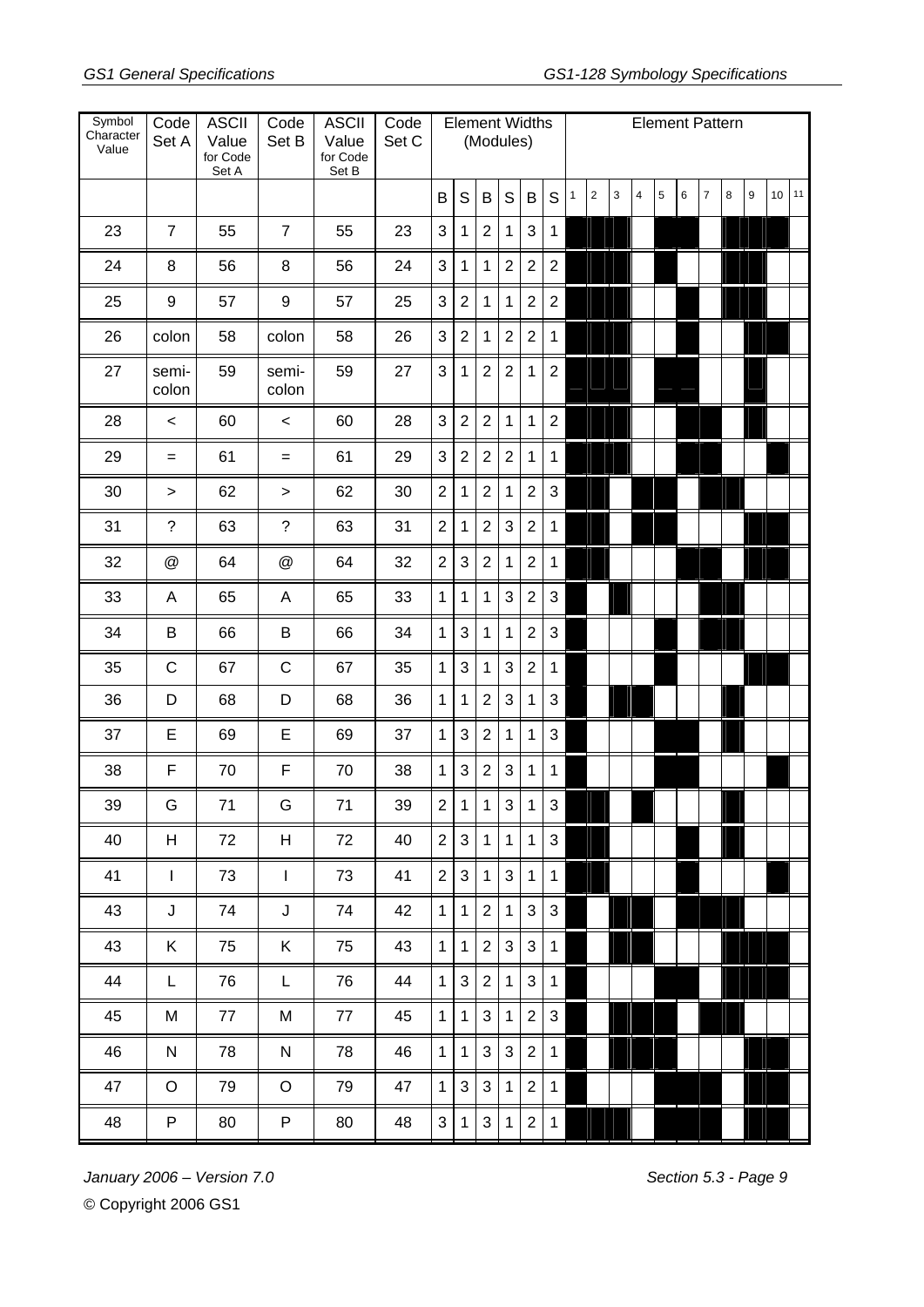| Symbol<br>Character<br>Value | Code<br>Set A | <b>ASCII</b><br>Value<br>for Code<br>Set A | Code<br>Set B   | <b>ASCII</b><br>Value<br>for Code<br>Set B | Code<br>Set C |                | <b>Element Widths</b>   | (Modules)       |                |                |                         |              |                |              | <b>Element Pattern</b> |   |   |                |   |   |                 |    |
|------------------------------|---------------|--------------------------------------------|-----------------|--------------------------------------------|---------------|----------------|-------------------------|-----------------|----------------|----------------|-------------------------|--------------|----------------|--------------|------------------------|---|---|----------------|---|---|-----------------|----|
|                              |               |                                            |                 |                                            |               | B              | $\mathsf S$             | $\sf B$         | S              | B              | S                       | $\mathbf{1}$ | $\overline{2}$ | $\mathbf{3}$ | $\overline{4}$         | 5 | 6 | $\overline{7}$ | 8 | 9 | 10 <sup>1</sup> | 11 |
| 49                           | Q             | 81                                         | Q               | 81                                         | 49            | $\overline{2}$ | 1                       | 1               | 3              | 3              | $\mathbf 1$             |              |                |              |                        |   |   |                |   |   |                 |    |
| 50                           | $\mathsf{R}$  | 82                                         | $\mathsf{R}$    | 82                                         | 50            | $\overline{2}$ | 3                       | 1               | $\mathbf{1}$   | $\sqrt{3}$     | 1                       |              |                |              |                        |   |   |                |   |   |                 |    |
| 51                           | S             | 83                                         | $\mathsf S$     | 83                                         | 51            | $\overline{2}$ | $\mathbf{1}$            | $\mathbf{3}$    | $\mathbf{1}$   | $\mathbf{1}$   | $\mathbf{3}$            |              |                |              |                        |   |   |                |   |   |                 |    |
| 52                           | $\top$        | 84                                         | $\top$          | 84                                         | 52            | $\overline{2}$ | $\mathbf{1}$            | $\mathbf{3}$    | 3              | $\mathbf{1}$   | $\mathbf{1}$            |              |                |              |                        |   |   |                |   |   |                 |    |
| 53                           | U             | 85                                         | U               | 85                                         | 53            | $\overline{2}$ | $\mathbf{1}$            | $\mathbf{3}$    | $\mathbf{1}$   | $\mathbf{3}$   | $\mathbf{1}$            |              |                |              |                        |   |   |                |   |   |                 |    |
| 54                           | V             | 86                                         | V               | 86                                         | 54            | 3              | $\mathbf 1$             | $\mathbf{1}$    | $\mathbf 1$    | $\overline{2}$ | $\mathbf{3}$            |              |                |              |                        |   |   |                |   |   |                 |    |
| 55                           | W             | 87                                         | W               | 87                                         | 55            | 3              | $\mathbf{1}$            | $\mathbf 1$     | $\mathbf{3}$   | $\overline{2}$ | $\mathbf{1}$            |              |                |              |                        |   |   |                |   |   |                 |    |
| 56                           | X             | 88                                         | $\pmb{\times}$  | 88                                         | 56            | 3              | $\mathbf{3}$            | $\mathbf{1}$    | $\mathbf{1}$   | $\overline{2}$ | $\mathbf{1}$            |              |                |              |                        |   |   |                |   |   |                 |    |
| 57                           | Υ             | 89                                         | Υ               | 89                                         | 57            | 3              | $\mathbf{1}$            | $\overline{2}$  | $\mathbf{1}$   | $\mathbf 1$    | $\mathbf{3}$            |              |                |              |                        |   |   |                |   |   |                 |    |
| 58                           | Z             | 90                                         | Z               | 90                                         | 58            | 3              | 1                       | $\overline{2}$  | 3              | $\mathbf 1$    | 1                       |              |                |              |                        |   |   |                |   |   |                 |    |
| 59                           | $\mathbf{I}$  | 91                                         | ſ               | 91                                         | 59            | 3              | 3                       | $\overline{2}$  | $\mathbf{1}$   | $\mathbf 1$    | $\mathbf{1}$            |              |                |              |                        |   |   |                |   |   |                 |    |
| 60                           | $\backslash$  | 92                                         | $\backslash$    | 92                                         | 60            | 3              | $\mathbf{1}$            | $\overline{4}$  | $\mathbf{1}$   | $\mathbf{1}$   | $\mathbf{1}$            |              |                |              |                        |   |   |                |   |   |                 |    |
| 61                           | l             | 93                                         | 1               | 93                                         | 61            | $\overline{2}$ | $\overline{2}$          | $\mathbf{1}$    | $\overline{4}$ | $\mathbf{1}$   | $\mathbf{1}$            |              |                |              |                        |   |   |                |   |   |                 |    |
| 62                           | Λ             | 94                                         | Λ               | 94                                         | 62            | 4              | 3                       | $\mathbf{1}$    | $\mathbf{1}$   | $\mathbf{1}$   | $\mathbf{1}$            |              |                |              |                        |   |   |                |   |   |                 |    |
| 63                           |               | 95                                         |                 | 95                                         | 63            | $\mathbf{1}$   | $\mathbf{1}$            | $\mathbf 1$     | $\overline{2}$ | $\overline{2}$ | $\overline{\mathbf{4}}$ |              |                |              |                        |   |   |                |   |   |                 |    |
| 64                           | <b>NUL</b>    | 00                                         | grave<br>accent | 96                                         | 64            | $\mathbf{1}$   | 1                       | 1               | $\overline{4}$ | $\overline{2}$ | $\overline{2}$          |              |                |              |                        |   |   |                |   |   |                 |    |
| 65                           | SOH           | 01                                         | а               | 97                                         | 65            | $\mathbf{1}$   | $\overline{2}$          | 1               | $\overline{1}$ | 2              | $\overline{\mathbf{4}}$ |              |                |              |                        |   |   |                |   |   |                 |    |
| 66                           | <b>STX</b>    | 02                                         | b               | 98                                         | 66            | $\mathbf{1}$   | $\overline{2}$          | $1 \mid$        | 4              | 2 <sup>1</sup> | $\overline{1}$          |              |                |              |                        |   |   |                |   |   |                 |    |
| 67                           | <b>ETX</b>    | 03                                         | $\mathbf{C}$    | 99                                         | 67            | $\mathbf{1}$   | $\overline{\mathbf{4}}$ | $\mathbf{1}$    | $\mathbf{1}$   | $\overline{2}$ | $\overline{2}$          |              |                |              |                        |   |   |                |   |   |                 |    |
| 68                           | EOT           | 04                                         | d               | 100                                        | 68            | $\mathbf{1}$   | $\overline{\mathbf{4}}$ | 1               | $\overline{2}$ | $\overline{2}$ | $\mathbf{1}$            |              |                |              |                        |   |   |                |   |   |                 |    |
| 69                           | <b>ENQ</b>    | 05                                         | e               | 101                                        | 69            | $\mathbf{1}$   | $\mathbf 1$             | $\overline{2}$  | $\overline{2}$ | $\mathbf{1}$   | $\overline{\mathbf{4}}$ |              |                |              |                        |   |   |                |   |   |                 |    |
| 70                           | <b>ACK</b>    | 06                                         | f               | 102                                        | 70            | $\mathbf{1}$   | $\mathbf{1}$            | 2 <sup>1</sup>  | $\overline{4}$ | $\mathbf{1}$   | $\overline{2}$          |              |                |              |                        |   |   |                |   |   |                 |    |
| 71                           | <b>BEL</b>    | 07                                         | g               | 103                                        | 71            | $\mathbf{1}$   | $\overline{2}$          | $\overline{2}$  | $\mathbf 1$    | $\mathbf{1}$   | $\overline{4}$          |              |                |              |                        |   |   |                |   |   |                 |    |
| 72                           | <b>BS</b>     | 08                                         | h               | 104                                        | 72            | $\mathbf{1}$   | $\overline{2}$          | 2 <sup>1</sup>  | $\overline{4}$ | $\mathbf 1$    | $\overline{1}$          |              |                |              |                        |   |   |                |   |   |                 |    |
| 73                           | HT            | 09                                         | $\mathbf{i}$    | 105                                        | 73            | $\mathbf{1}$   | $\overline{4}$          | 2 <sup>1</sup>  | $\mathbf 1$    | $\mathbf{1}$   | $\overline{2}$          |              |                |              |                        |   |   |                |   |   |                 |    |
| 74                           | LF.           | 10 <sub>1</sub>                            | j               | 106                                        | 74            | $\mathbf{1}$   | $\overline{4}$          | $2\overline{ }$ | $\overline{2}$ | $\mathbf{1}$   | $\overline{1}$          |              |                |              |                        |   |   |                |   |   |                 |    |

*January 2006 – Version 7.0 Section 5.3 - Page 10*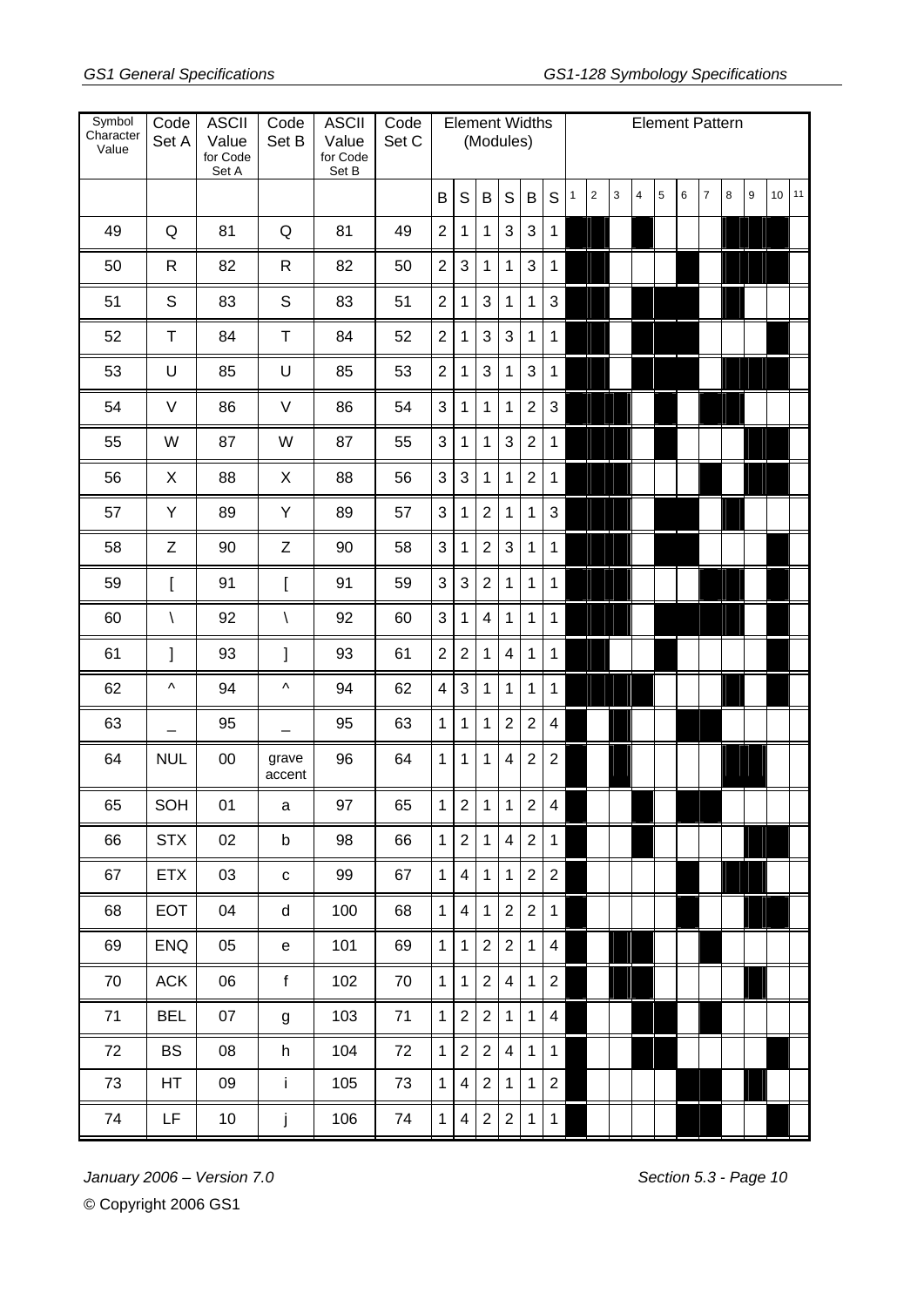| Symbol<br>Character<br>Value | Code<br>Set A    | <b>ASCII</b><br>Value<br>for Code<br>Set A | Code<br>Set B      | <b>ASCII</b><br>Value<br>for Code<br>Set B | Code<br>Set C |                | <b>Element Widths</b>   | (Modules)      |                |                          |                |              |                |   |                         |   |   |                | <b>Element Pattern</b> |   |    |    |
|------------------------------|------------------|--------------------------------------------|--------------------|--------------------------------------------|---------------|----------------|-------------------------|----------------|----------------|--------------------------|----------------|--------------|----------------|---|-------------------------|---|---|----------------|------------------------|---|----|----|
|                              |                  |                                            |                    |                                            |               | B              | $\mathsf S$             | $\sf B$        | S              | B                        | S              | $\mathbf{1}$ | $\overline{c}$ | 3 | $\overline{\mathbf{4}}$ | 5 | 6 | $\overline{7}$ | $\,8\,$                | 9 | 10 | 11 |
| 75                           | VT               | 11                                         | $\sf k$            | 107                                        | 75            | $\overline{2}$ | 4                       | 1              | $\overline{2}$ | 1                        | 1              |              |                |   |                         |   |   |                |                        |   |    |    |
| 76                           | <b>FF</b>        | 12                                         | I                  | 108                                        | 76            | $\overline{2}$ | $\overline{2}$          | 1              | 1              | 1                        | $\overline{4}$ |              |                |   |                         |   |   |                |                        |   |    |    |
| 77                           | <b>CR</b>        | 13                                         | m                  | 109                                        | 77            | $\overline{4}$ | 1                       | $\mathbf{3}$   | $\mathbf{1}$   | $\mathbf{1}$             | 1              |              |                |   |                         |   |   |                |                        |   |    |    |
| 78                           | SO               | 14                                         | n                  | 110                                        | 78            | $\overline{2}$ | $\overline{\mathbf{4}}$ | 1              | $\mathbf{1}$   | $\mathbf{1}$             | $\overline{2}$ |              |                |   |                         |   |   |                |                        |   |    |    |
| 79                           | SI               | 15                                         | $\mathsf{o}$       | 111                                        | 79            | $\mathbf{1}$   | 3                       | 4              | 1              | 1                        | 1              |              |                |   |                         |   |   |                |                        |   |    |    |
| 80                           | <b>DLE</b>       | 16                                         | р                  | 112                                        | 80            | $\mathbf{1}$   | 1                       | 1              | $\overline{2}$ | $\overline{\mathcal{A}}$ | $\overline{2}$ |              |                |   |                         |   |   |                |                        |   |    |    |
| 81                           | DC <sub>1</sub>  | 17                                         | q                  | 113                                        | 81            | $\mathbf{1}$   | $\overline{2}$          | 1              | $\mathbf 1$    | $\overline{\mathcal{A}}$ | $\overline{2}$ |              |                |   |                         |   |   |                |                        |   |    |    |
| 82                           | DC <sub>2</sub>  | 18                                         | $\mathsf{r}$       | 114                                        | 82            | $\mathbf{1}$   | $\overline{2}$          | 1              | $\overline{2}$ | $\overline{4}$           | 1              |              |                |   |                         |   |   |                |                        |   |    |    |
| 83                           | DC <sub>3</sub>  | 19                                         | S                  | 115                                        | 83            | $\mathbf{1}$   | 1                       | 4              | $\overline{2}$ | 1                        | $\overline{2}$ |              |                |   |                         |   |   |                |                        |   |    |    |
| 84                           | DC4              | 20                                         | $\mathsf{t}$       | 116                                        | 84            | $\mathbf{1}$   | $\overline{2}$          | 4              | 1              | 1                        | $\overline{2}$ |              |                |   |                         |   |   |                |                        |   |    |    |
| 85                           | <b>NAK</b>       | 21                                         | u                  | 117                                        | 85            | 1              | $\overline{2}$          | 4              | $\overline{2}$ | 1                        | 1              |              |                |   |                         |   |   |                |                        |   |    |    |
| 86                           | <b>SYN</b>       | 22                                         | v                  | 118                                        | 86            | 4              | $\mathbf{1}$            | 1              | $\overline{2}$ | 1                        | $\overline{2}$ |              |                |   |                         |   |   |                |                        |   |    |    |
| 87                           | <b>ETB</b>       | 23                                         | W                  | 119                                        | 87            | $\overline{4}$ | $\overline{2}$          | 1              | $\mathbf{1}$   | 1                        | $\overline{2}$ |              |                |   |                         |   |   |                |                        |   |    |    |
| 88                           | CAN              | 24                                         | $\pmb{\mathsf{x}}$ | 120                                        | 88            | $\overline{4}$ | $\overline{2}$          | 1              | $\overline{2}$ | 1                        | 1              |              |                |   |                         |   |   |                |                        |   |    |    |
| 89                           | EM               | 25                                         | У                  | 121                                        | 89            | $\overline{2}$ | 1                       | $\overline{2}$ | $\mathbf{1}$   | $\overline{\mathcal{A}}$ | 1              |              |                |   |                         |   |   |                |                        |   |    |    |
| 90                           | <b>SUB</b>       | 26                                         | z                  | 122                                        | 90            | $\overline{2}$ | $\mathbf{1}$            | $\overline{4}$ | 1              | $\overline{2}$           | 1              |              |                |   |                         |   |   |                |                        |   |    |    |
| 91                           | <b>ESC</b>       | 27                                         | $\{$               | 123                                        | 91            | $\overline{4}$ | $\mathbf{1}$            | $\overline{2}$ | $\mathbf{1}$   | $\boldsymbol{2}$         | $\mathbf 1$    |              |                |   |                         |   |   |                |                        |   |    |    |
| 92                           | <b>FS</b>        | 28                                         |                    | 124                                        | 92            | $\mathbf{1}$   | $\mathbf{1}$            | $\mathbf{1}$   | $\mathbf{1}$   | $\overline{4}$           | 3              |              |                |   |                         |   |   |                |                        |   |    |    |
| 93                           | GS               | 29                                         | }                  | 125                                        | 93            | $\mathbf{1}$   | $\mathbf 1$             | $\mathbf{1}$   | 3              | 4                        | 1              |              |                |   |                         |   |   |                |                        |   |    |    |
| 94                           | <b>RS</b>        | 30                                         | $\tilde{}$         | 126                                        | 94            | $\mathbf{1}$   | $\mathbf{3}$            | $\mathbf{1}$   | $\mathbf{1}$   | 4                        | 1              |              |                |   |                         |   |   |                |                        |   |    |    |
| 95                           | <b>US</b>        | 31                                         | <b>DEL</b>         | 127                                        | 95            | $\mathbf{1}$   | $\mathbf{1}$            | 4              | $\mathbf{1}$   | 1                        | $\mathbf{3}$   |              |                |   |                         |   |   |                |                        |   |    |    |
| 96                           | FNC <sub>3</sub> |                                            | FNC <sub>3</sub>   |                                            | 96            | $\mathbf{1}$   | $\mathbf{1}$            | 4              | 3              | $\mathbf{1}$             | $\mathbf{1}$   |              |                |   |                         |   |   |                |                        |   |    |    |
| 97                           | FNC <sub>2</sub> |                                            | FNC <sub>2</sub>   |                                            | 97            | $\overline{4}$ | $\mathbf{1}$            | 1              | 1              | $\mathbf{1}$             | $\sqrt{3}$     |              |                |   |                         |   |   |                |                        |   |    |    |
| 98                           | <b>SHIFT</b>     |                                            | <b>SHIFT</b>       |                                            | 98            | 4              | $\mathbf{1}$            | 1              | 3              | $\mathbf{1}$             | 1              |              |                |   |                         |   |   |                |                        |   |    |    |
| 99                           | CODE<br>C        |                                            | CODE<br>C          |                                            | 99            | $\mathbf{1}$   | $\mathbf{1}$            | 3              | $\mathbf{1}$   | $\overline{4}$           | $\mathbf 1$    |              |                |   |                         |   |   |                |                        |   |    |    |
| 100                          | CODE<br>B        |                                            | FNC4               |                                            | CODE<br>B     | $\mathbf{1}$   | $\mathbf{1}$            | $\overline{4}$ | $\mathbf{1}$   | $\sqrt{3}$               | $\mathbf 1$    |              |                |   |                         |   |   |                |                        |   |    |    |

*January 2006 – Version 7.0 Section 5.3 - Page 11*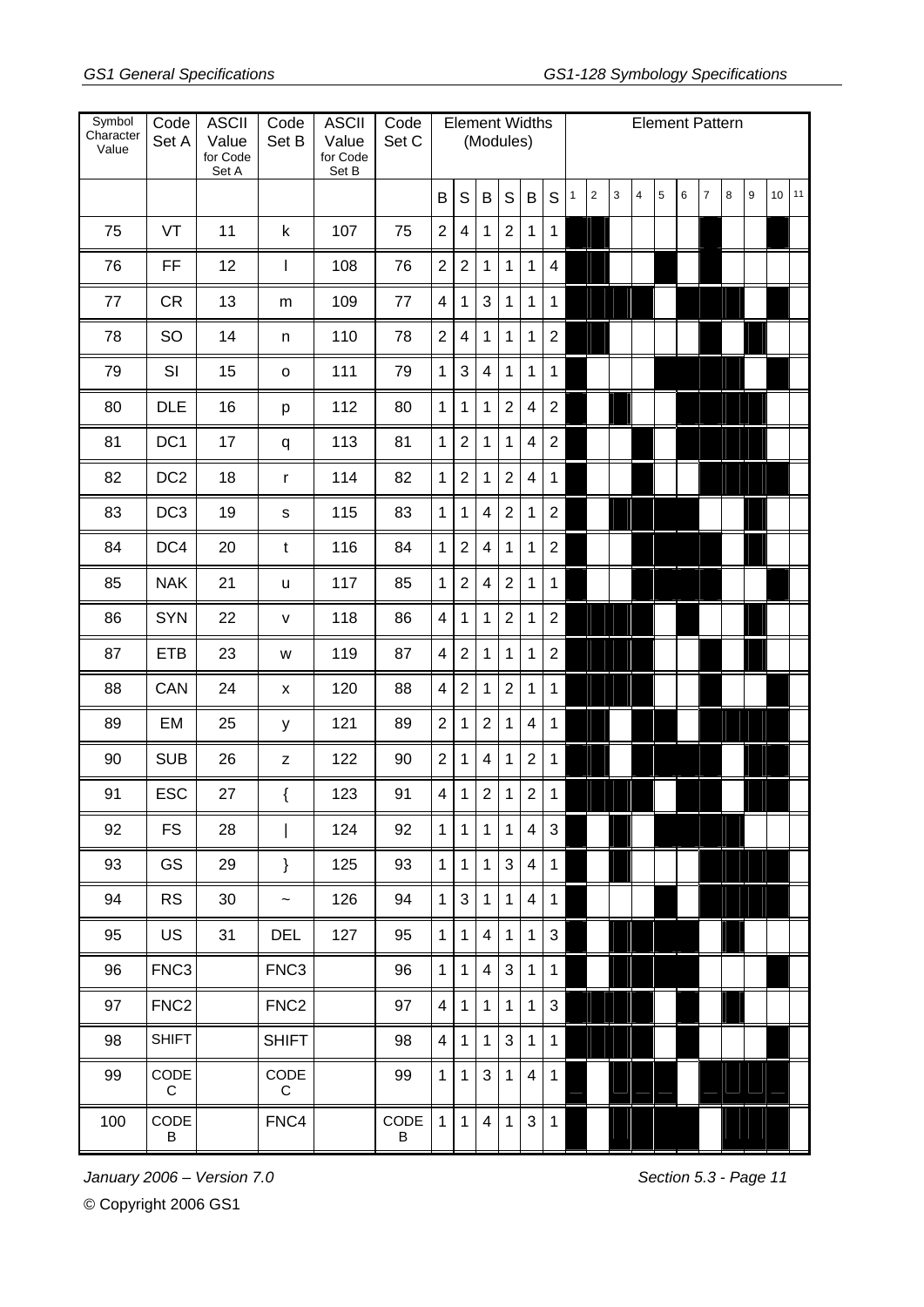| Symbol<br>Character<br>Value | Code<br>Set A    | <b>ASCII</b><br>Value<br>for Code<br>Set A | Code<br>Set B    | <b>ASCII</b><br>Value<br>for Code<br>Set B | Code<br>Set C    |                | <b>Element Widths</b> | (Modules) |                |              |                |                |   |                |   |   | <b>Element Pattern</b> |   |   |                  |    |
|------------------------------|------------------|--------------------------------------------|------------------|--------------------------------------------|------------------|----------------|-----------------------|-----------|----------------|--------------|----------------|----------------|---|----------------|---|---|------------------------|---|---|------------------|----|
|                              |                  |                                            |                  |                                            |                  | B              | S                     | B         | S              | B            | S              | $\overline{2}$ | 3 | $\overline{4}$ | 5 | 6 | $\overline{7}$         | 8 | 9 | 10 <sup>10</sup> | 11 |
| 101                          | FNC4             |                                            | <b>CODE</b><br>A |                                            | <b>CODE</b><br>A | 3              | 1                     | 1         | 1              | 4            | 1              |                |   |                |   |   |                        |   |   |                  |    |
| 102                          | FNC <sub>1</sub> |                                            | FNC <sub>1</sub> |                                            | FNC <sub>1</sub> | 4              | 1                     | 1         | $\mathbf{1}$   | $\mathbf{3}$ | 1              |                |   |                |   |   |                        |   |   |                  |    |
| 103                          |                  |                                            | Start A          |                                            |                  | $\overline{2}$ | 1                     | 1         | $\overline{4}$ | $\mathbf{1}$ | $\overline{2}$ |                |   |                |   |   |                        |   |   |                  |    |
| 104                          |                  |                                            | Start B          |                                            |                  | 2              | 1                     | 1         | $\overline{2}$ | 1            | 4              |                |   |                |   |   |                        |   |   |                  |    |
| 105                          |                  |                                            | Start C          |                                            |                  | $\overline{2}$ | 1                     | 1         | $\overline{2}$ | 3            | $\overline{2}$ |                |   |                |   |   |                        |   |   |                  |    |

| Symbol<br>Characte<br>r Values | Code Set A | Code Set   Code Set<br>В | С |  |   | <b>Element Widths</b><br>(Modules) |          |              |              |        |                |   |   |   |   | <b>Element Pattern</b> |   |                 |    |              |  |
|--------------------------------|------------|--------------------------|---|--|---|------------------------------------|----------|--------------|--------------|--------|----------------|---|---|---|---|------------------------|---|-----------------|----|--------------|--|
|                                |            | Stop                     |   |  | S | B                                  | $\sim$ 1 | $\mathsf{B}$ | $\mathsf{S}$ | B      | $\overline{2}$ | 3 | 4 | 5 | 6 | 8                      | 9 | 10 <sup>1</sup> | 11 | $12 \mid 13$ |  |
|                                |            |                          |   |  | 3 | ົ                                  |          |              |              | $\sim$ |                |   |   |   |   |                        |   |                 |    |              |  |

Note: The Stop Character comprises 13 modules in four bars (dark bars) and three spaces (light bars). Every other character comprises 11 modules, starts with a bar (dark bar), ends with a space (light bar), and comprises six elements, each of which varies from one to four modules in width. The numeric values in the B and S columns represent the number of modules in each bar (dark bar) or space (light bar) element respectively in the symbol characters.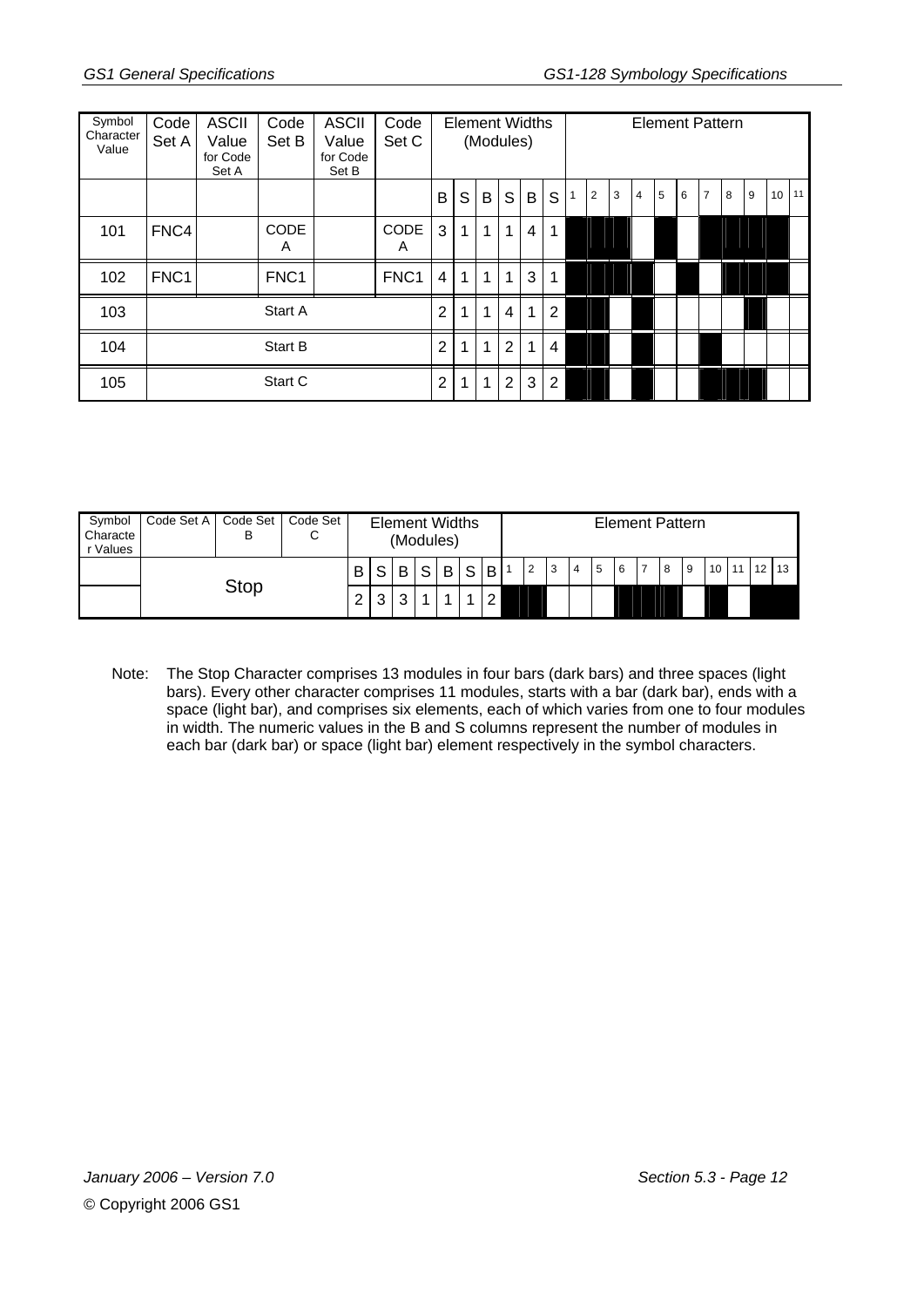#### **5.3.3.3 Code Sets**

#### **5.3.3.3.1 Code Set A**

Code set A includes all of the standard upper case alphanumeric characters and punctuation characters together with the symbology elements (e.g., characters with ASCII values from 00 to 95) and seven special characters.

#### **5.3.3.3.2 Code Set B**

Code set B includes all of the standard upper case alphanumeric characters and punctuation characters together with the lowercase alphabetic characters (e.g., ASCII characters 32 to 127 inclusive) and seven special characters.

#### **5.3.3.3.3 Code Set C**

Code set C includes the set of 100 digit pairs from 00 to 99 inclusive, as well as three special characters. This allows numeric data to be encoded as two data digits per symbol character.

#### **5.3.3.4 Special Characters**

The last seven characters of code sets A and B (character values 96 to 102) and the last three characters of code set C (character values 100 to 102) are special non-data characters that, though they have particular significance to the bar code reader, have no ASCII character equivalents.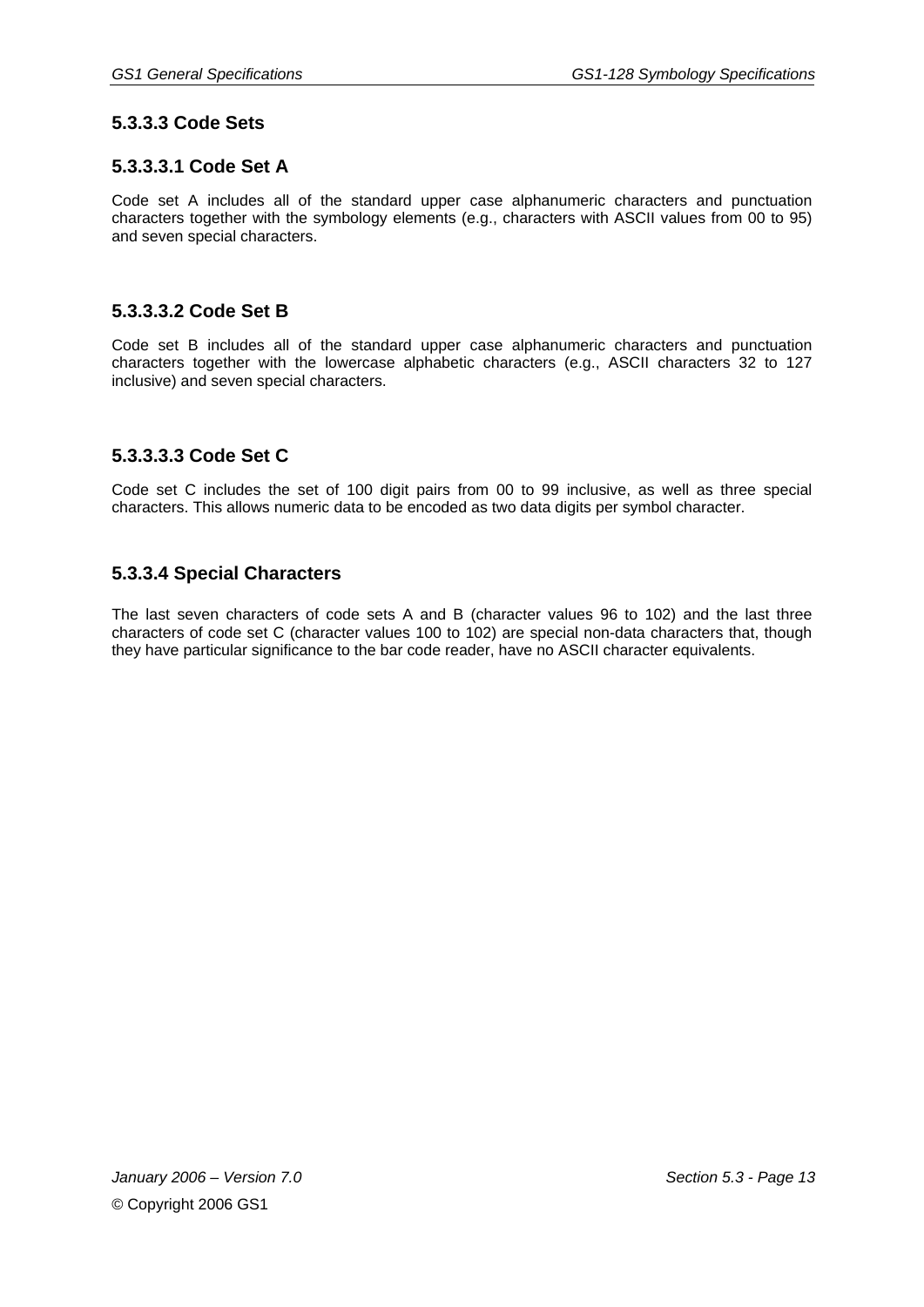# **5.3.3.4.1 Code Set and Shift Characters**

Code set and shift characters shall be used to change from one code set to another within a symbol. The decoder shall not transmit them.

- Code set characters: Code A, B, or C characters change the symbol code set from the code set previously defined to the new code set, which is defined by the code character. This change applies to all characters following the code set character until either the end of the symbol, another code set character, or the shift character is encountered.
- Shift character: The shift character changes the code set from A to B or B to A for the single character following the shift character. Characters following the affected character shall revert to the code set A or B defined prior to the shift character.

#### **5.3.3.4.2 Function Characters**

Function Characters (FNC) provide special operations and application instructions to the bar code reading device.

- The Function Code 1 (FNC1) shall be subject to the special considerations defined in Section 5.3.A.2. An FNC1 in the first position following the Start Character of a Code-128 Symbol is at all times a reserved use, which identifies the GS1 System.
- The Function 2 Character (FNC2) (Message Append) is not used in the GS1 System. It instructs the bar code reader to temporarily store the data from the symbol containing the FNC2 and transmit it as a prefix to the data of the next symbol. This may be used to concatenate several symbols before transmission. This character may occur anywhere in the symbol. Where the sequence of data is significant, provision should be made to ensure reading of the symbols in the correct sequence.
- The Function 3 Character (FNC3) (Initialise) instructs the bar code reader to interpret the data from the symbol containing the FNC3 as instructions for initialisation or reprogramming of the bar code reader. The data from the symbol shall not be transmitted by the bar code reader. This character may occur anywhere in the symbol.
- The Function 4 Character (FNC4) is not used in the GS1 System. In Code 128 Symbols, FNC4 is used to represent an extended ASCII character set (byte values 128 to 255) as specified in ISO 8859-1 or otherwise in an application specification. If a single FNC4 is used, the value 128 is added to the ASCII value of the following data character in the symbol. A shift character may follow the FNC4 if it is necessary to change the code set for the following data character. Subsequent data characters revert to the standard ASCII set. If two consecutive FNC4s are used, the value 128 is added to the ASCII value of the following data characters until two further consecutive FNC4s are encountered or the end of the symbol is reached. If, during this sequence of extended ASCII encodation, a single FNC4 is encountered, it is used to revert to standard ASCII encodation for the next data character only. Shift and code set characters shall have their normal effect during such a sequence. The default reference character set for extended ASCII values 128 to 255 is the corresponding half of ISO 8859-1, Latin alphabet 1, but application specifications may define or reference alternative sets corresponding to byte values 128 to 255.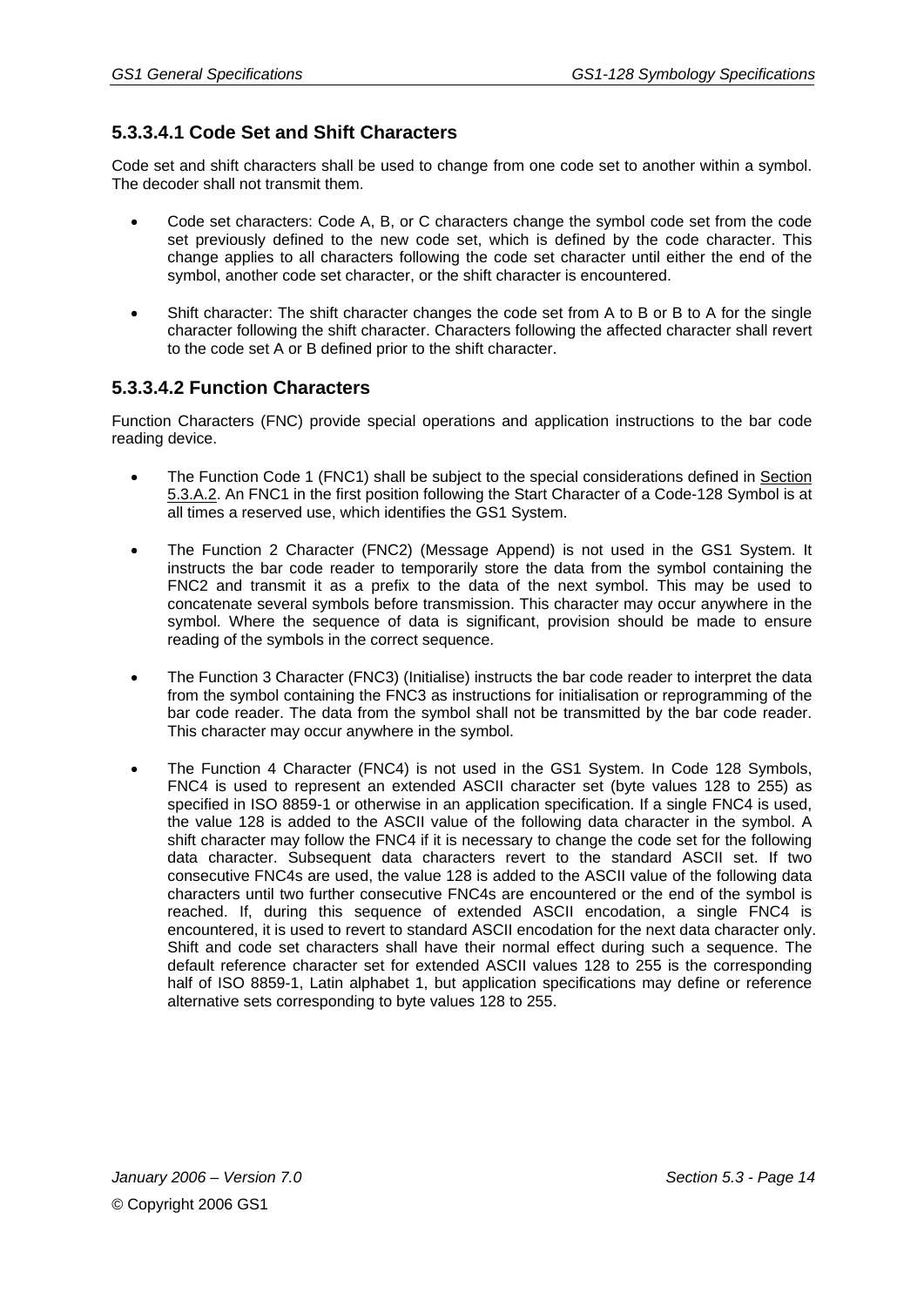#### **5.3.3.5 Start and Stop Characters**

- Start Characters A, B, and C define the corresponding code set to be used initially in the symbol.
- The Stop Character is common to all code sets.
- The decoder shall not transmit Start and Stop Characters.

#### **5.3.3.6 Symbol Check Character**

The Symbol Check Character shall be included as the last symbol character before the Stop Character. Section 5.3.A.1 defines the algorithm for its calculation. The Symbol Check Character shall not be represented in the Human Readable Interpretation, nor shall it be transmitted by the decoder.

#### **5.3.3.7 GS1-128 Symbology Start Pattern**

The GS1-128 Symbology has special double character start patterns consisting of Start (A, B, or C) FNC1. These special Start Characters differentiate GS1-128 Bar Code Symbols from the more generalised Code 128 Symbols.

In other words, a Code 128 Symbol, which begins with one of the GS1-128 Symbology double character start patterns, is always a GS1-128 Bar Code Symbol; a Code 128 Symbol, which does not begin with this start pattern, is never a GS1-128 Bar Code Symbol.

A Function Code 1 (FNC1) may be the Symbol Check Character (in less than 1 percent of cases). It is also used as a Separator Character, when appropriate, if Application Identifiers (AIs) and their data fields are concatenated into a single bar code.

- Start A begins the GS1-128 Symbol data encodation according to character set A.
- Start B begins the GS1-128 Symbol data encodation according to character set B.
- Start C begins the GS1-128 Symbol data encodation according to character set C. Start Character C should always be used when the data inclusive of the AI begins with four or more numeric characters.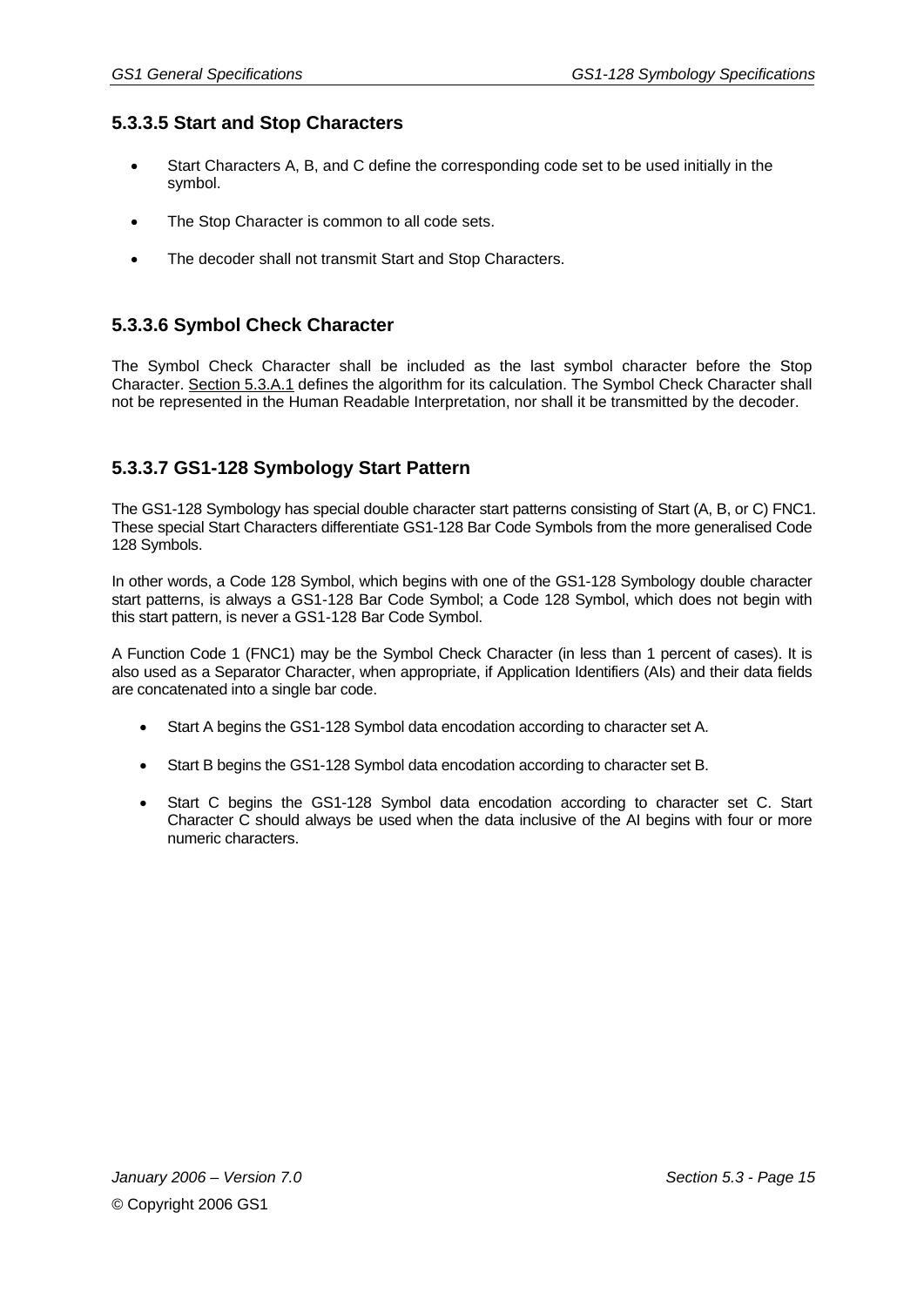#### **5.3.4 Dimensional Requirements**

GS1-128 Bar Code Symbols shall conform to the dimensions in the subsections that follow.

#### **5.3.4.1 Minimum Width of a Module (X-Dimension)**

The minimum X-dimension is defined by the application specification and requirements (see Section 5.4), while considering the equipment available for symbol production and scanning. For GS1-128 Bar Code Symbols, the absolute minimum X-dimension is 0.250 mm (0.00984 in.). The maximum Xdimension is 1.016 mm (0.040 in.). Application specifications stipulate a target and range of the Xdimension.

The X-dimension shall be constant throughout a given symbol.

#### **5.3.4.2 Quiet Zone (Light Margin)**

The minimum width of the Quiet Zone to the left and right of the GS1-128 Bar Code Symbol is 10x.

#### **5.3.4.3 Maximum Symbol Length**

The maximum length of any GS1-128 Bar Code Symbol must be within the following limits:

- The physical length, including Quiet Zones, cannot exceed 165 mm (6.5 in.).
- The maximum number of encoded data characters is 48, including the Application Identifier(s) and Function Code 1 (FNC1) when used as a Separator, but excluding the auxiliary characters and the Symbol Check Character.

#### **5.3.5 Reference Decode Algorithm**

Bar code reading systems are designed to read imperfect symbols to the extent that practical algorithms permit. This section describes the reference decode algorithm used in the computation of the Decodability value described in *ISO/IEC 15416.* 

The algorithm contains the following steps to decode each character:

1. Calculate eight width measurements p, e1, e2, e3, e4, b1, b2, and b3 (see Figure 5.3.5 – 1).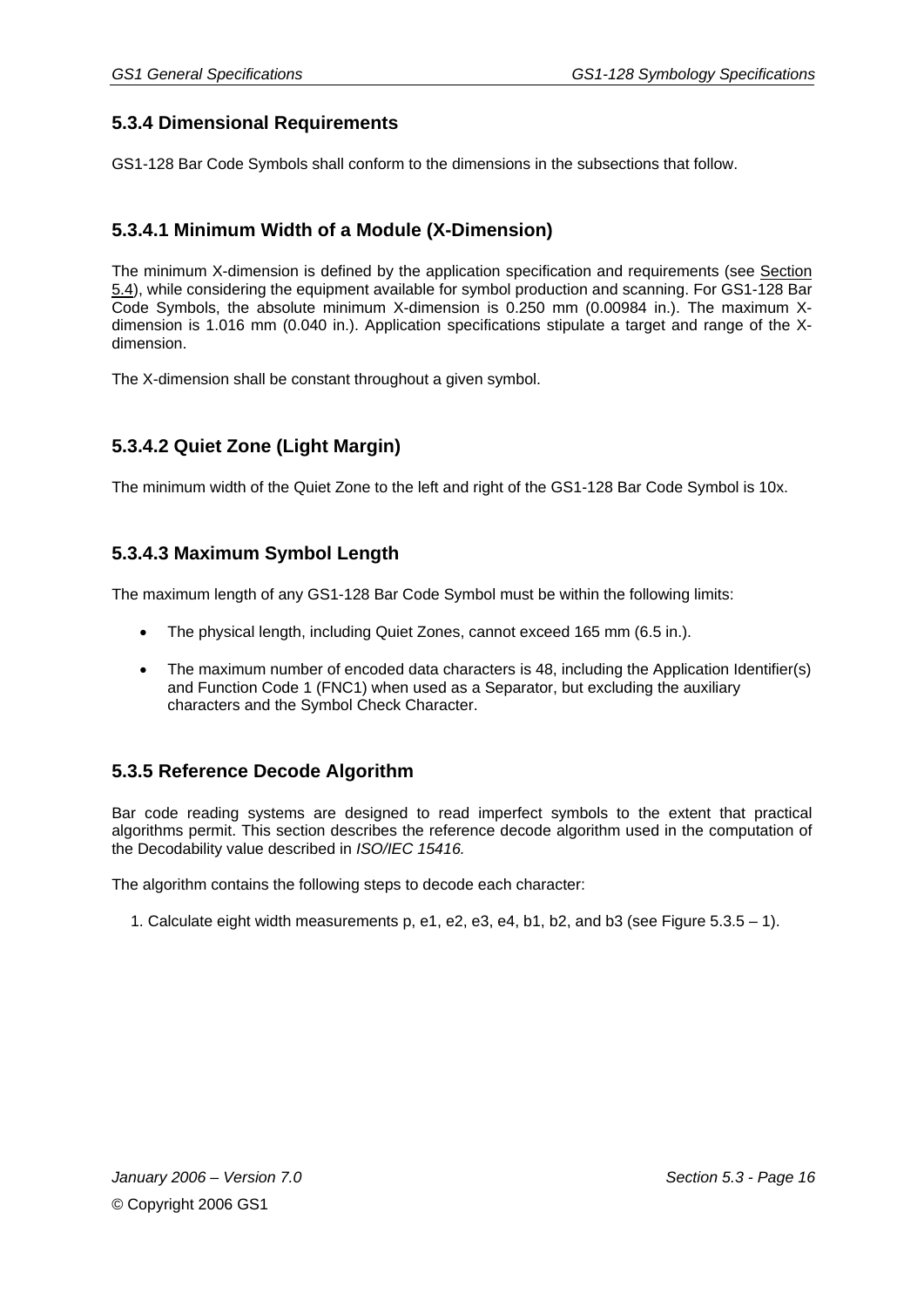#### Figure  $5.3.5 - 1$

# $b_1$   $b_2$   $b_3$  $e_1$   $e_3$  $e_2$  e<sub>4</sub> p

#### **Decode Measurements**

2. Convert measurements  $e_1$ ,  $e_2$ ,  $e_3$ , and  $e_4$  to normalised values  $e_1$ ,  $e_2$ ,  $e_3$ , and  $e_4$ , which will represent the integral module width (e<sub>i</sub>) of these measurements. The following method is used for the i-th value:

If  $1,5p/11 \le e_i < 2,5p/11$ , then  $E_i = 2$ 

If 2,5p/11  $\le e_i < 3,5p/11$ , then  $E_i = 3$ 

If  $3,5p/11 \le e_i < 4,5p/11$ , then  $E_i = 4$ 

If  $4,5p/11 \le e_i < 5,5p/11$ , then  $E_i = 5$ 

If  $5,5p/11 \le e_i < 6,5p/11$ , then  $E_i = 6$ 

If  $6,5p/11 \le e_i < 7,5p/11$ , then  $E_i = 7$ 

Otherwise the character is in error.

- 3. Look up the character in the decode table using the four values E1, E2, E3, and E4 as the key (see Figure 5.3.5 – 2).
- 4. Retrieve the self-checking symbol character value V, which is stored in the table with the character. The value V is equal to the sum of the modules for the bars (dark bars) as defined for that character.
- 5. Verify that:

 $(V-1, 75)p / 11 < (b1 + b2 + b3) < (V + 1, 75)p / 11$ 

Otherwise the character is in error.

The calculation indirectly uses character parity to detect all decode errors caused by single non-systematic one-module edge errors.

*January 2006 – Version 7.0 Section 5.3 - Page 17*  © Copyright 2006 GS1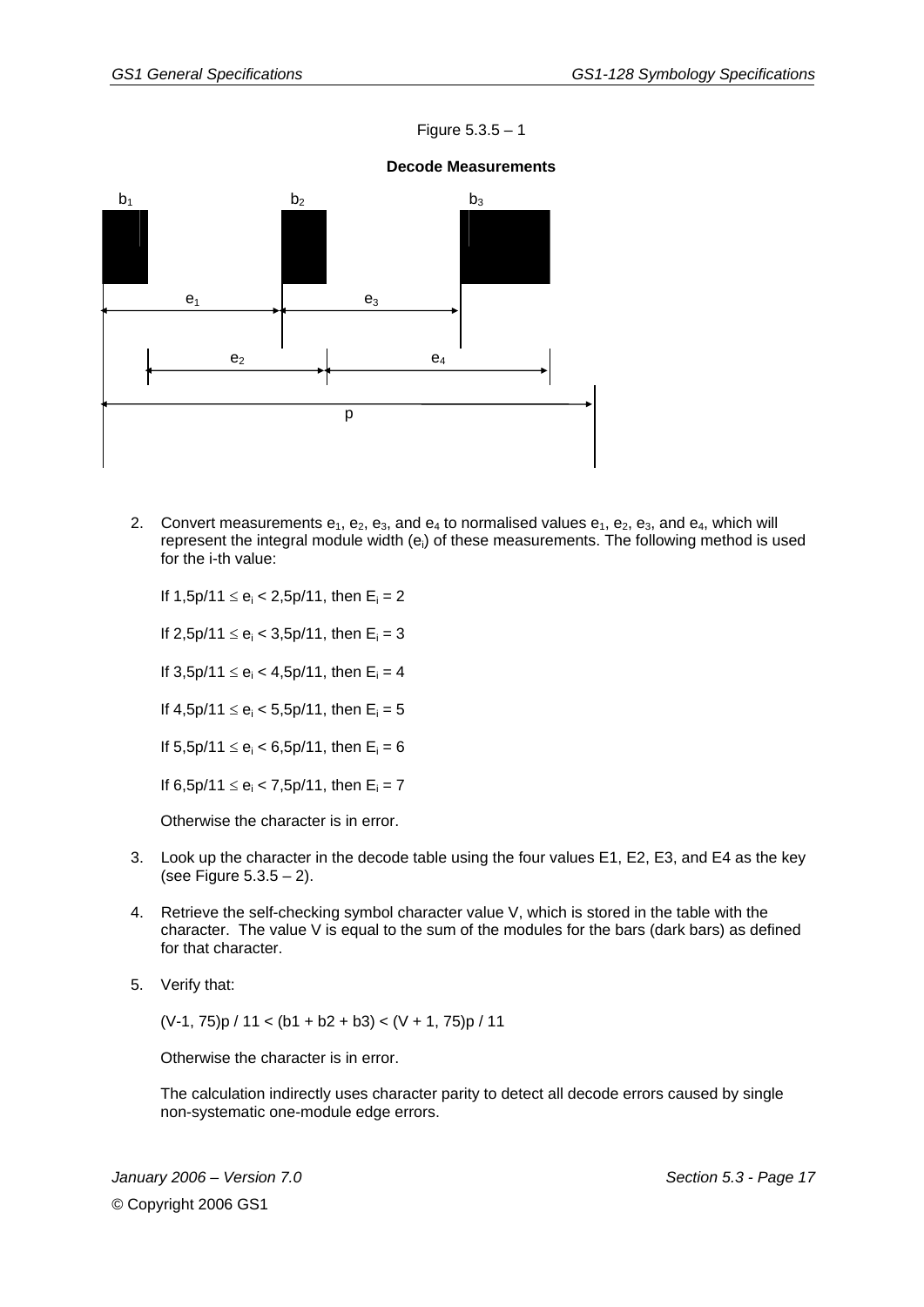Using these five steps, decode the first character. If it is a Start Character, continue decoding the symbol in the normal forward direction. If it is not a Start Character but decodes as a Stop Character, attempt to decode all subsequent characters in the reverse direction.

After all characters have been decoded, make sure there was a valid Start Character, a valid Stop Character, and that the Symbol Check Character is correct.

Translate the symbol characters into the appropriate data characters from code set A, B, or C according to the Start Character, code characters, and shift characters used in the symbol.

In addition, perform other secondary checks on Quiet Zones, beam acceleration, absolute timing, and dimensions that are appropriate considering the specific reading device and intended application environment.

Note: In this algorithm the symbol is decoded using edge to similar edge measurements (e) and an additional measurement of the sum of the three bar (dark bar) widths.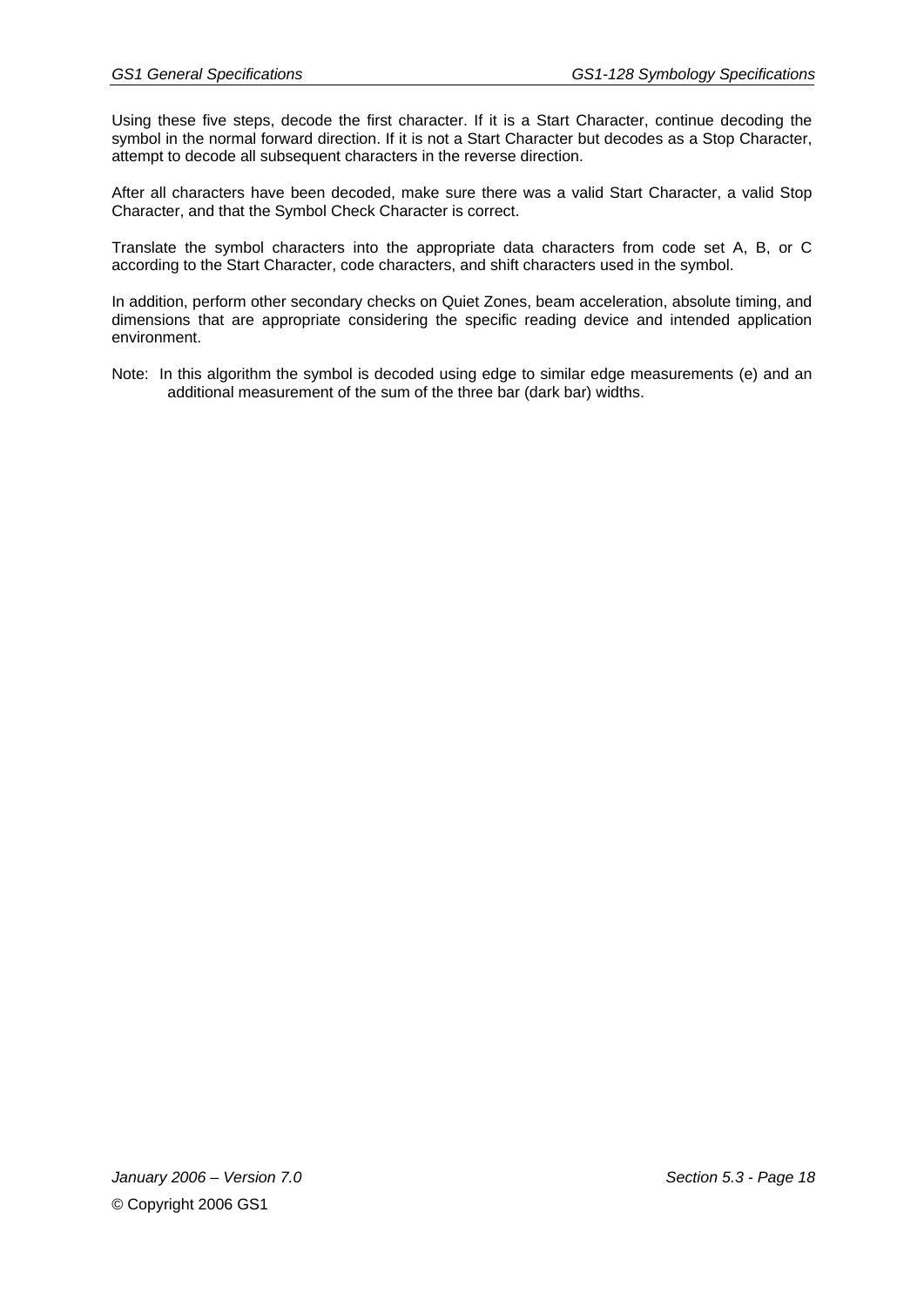#### Figure 5.3.5 – 2

#### **Edge Differences for Decoding Code 128 Symbols**

| Char. Value           | E <sub>1</sub> | E <sub>2</sub>          | E <sub>3</sub>          | E4                      | V              | Char. Value              | E <sub>1</sub>          | E <sub>2</sub>          | E <sub>3</sub>          | E4                      | V                       |
|-----------------------|----------------|-------------------------|-------------------------|-------------------------|----------------|--------------------------|-------------------------|-------------------------|-------------------------|-------------------------|-------------------------|
| 00                    | 3              | 3                       | 4                       | 4                       | 6              | 54                       | 4                       | $\overline{2}$          | $\overline{2}$          | 3                       | 6                       |
| 01                    | 4              | $\overline{4}$          | 3                       | 3                       | 6              | 55                       | $\overline{4}$          | $\overline{2}$          | $\overline{4}$          | 5                       | 6                       |
| 02                    | 4              | 4                       | 4                       | 4                       | 6              | 56                       | 6                       | 4                       | $\sqrt{2}$              | 3                       | 6                       |
| $\overline{03}$       | 3              | 3                       | 3                       | $\overline{4}$          | 4              | 57                       | 4                       | 3                       | 3                       | $\boldsymbol{2}$        | 6                       |
| 04                    | 3              | 3                       | 4                       | 5                       | 4              | 58                       | $\overline{\mathbf{4}}$ | $\overline{3}$          | $\overline{5}$          | $\overline{4}$          | $\overline{6}$          |
| 05                    | 4              | 4                       | 3                       | 4                       | 4              | 59                       | 6                       | $\overline{5}$          | 3                       | 2                       | 6                       |
| 06                    | 3              | 4                       | 4                       | 3                       | 4              | 60                       | 4                       | 5                       | 5                       | $\overline{2}$          | 8                       |
| 07                    | 3              | 4                       | 5                       | $\overline{4}$          | 4              | 61                       | $\overline{\mathbf{4}}$ | 3                       | $\overline{5}$          | 5                       | 4                       |
| 08                    | 4              | 5                       | 4                       | 3                       | 4              | 62                       | 7                       | 4                       | 2                       | 2                       | 6                       |
| 09                    | 4              | 3                       | 3                       | 3                       | 4              | 63                       | 2                       | 2                       | 3                       | $\overline{4}$          | 4                       |
| 10                    | 4              | 3                       | 4                       | $\overline{4}$          | 4              | 64                       | $\overline{2}$          | $\overline{2}$          | $\overline{5}$          | 6                       | 4                       |
| 11                    | 5              | 4                       | 3                       | 3                       | 4              | 65                       | 3                       | 3                       | 2                       | 3                       | 4                       |
| 12                    | $\overline{2}$ | 3                       | 4                       | 5                       | 6              | 66                       | 3                       | $\overline{3}$          | $\overline{5}$          | 6                       | 4                       |
| 13                    | 3              | 4                       | 3                       | $\overline{4}$          | 6              | 67                       | $\overline{5}$          | $\overline{5}$          | $\overline{2}$          | 3                       | 4                       |
| 14                    | 3              | 4                       | 4                       | 5                       | 6              | 68                       | 5                       | $\,$ 5 $\,$             | 3                       | 4                       | 4                       |
| 15                    | $\overline{2}$ | $\overline{4}$          | 5                       | 4                       | 6              | 69                       | 2                       | $\overline{3}$          | $\overline{4}$          | 3                       | $\overline{\mathbf{4}}$ |
| 16                    | 3              | 5                       | 4                       | 3                       | 6              | 70                       | 2                       | 3                       | 6                       | 5                       | 4                       |
| 17                    | 3              | 5                       | 5                       | 4                       | 6              | 71                       | 3                       | 4                       | 3                       | $\overline{\mathbf{c}}$ | 4                       |
| $\overline{18}$       | 4              | 5                       | 5                       | 3                       | 6              | 72                       | 3                       | $\overline{4}$          | 6                       | 5                       | $\overline{4}$          |
| 19                    | 4              | 3                       | $\overline{\mathbf{c}}$ | $\overline{4}$          | 6              | 73                       | 5                       | $6\overline{6}$         | 3                       | $\overline{c}$          | 4                       |
| 20                    | 4              | 3                       | 3                       | 5                       | 6              | 74                       | 5                       | 6                       | 4                       | 3                       | 4                       |
| $\overline{21}$       | 3              | 4                       | 5                       | $\overline{3}$          | 6              | 75                       | 6                       | $\overline{5}$          | $\overline{3}$          | 3                       | $\overline{\mathbf{4}}$ |
| $\overline{22}$       | 4              | 5                       | 4                       | $\overline{2}$          | 6              | 76                       | 4                       | 3                       | $\overline{c}$          | $\boldsymbol{2}$        | 4                       |
| $\overline{23}$       | 4              | 3                       | 3                       | 4                       | 8              | $77$                     | $\overline{5}$          | 4                       | $\overline{\mathbf{4}}$ | $\overline{c}$          | 8                       |
| $\overline{24}$       | 4              | $\overline{c}$          | 3                       | $\overline{4}$          | 6              | 78                       | 6                       | 5                       | $\overline{2}$          | $\overline{2}$          | $\overline{\mathbf{4}}$ |
| 25                    | 5              | 3                       | $\overline{2}$          | 3                       | 6              | 79                       | 4                       | $\overline{7}$          | 5                       | $\overline{\mathbf{c}}$ | 6                       |
| 26                    | 5              | 3                       | 3                       | $\overline{4}$          | 6              | 80                       | 2                       | $\overline{2}$          | 3                       | 6                       | 6                       |
| $\overline{27}$       | 4              | 3                       | 4                       | 3                       | 6              | 81                       | 3                       | 3                       | $\overline{2}$          | 5                       | 6                       |
| 28                    | 5              | 4                       | 3                       | $\overline{\mathbf{c}}$ | 6              | 82                       | 3                       | $\overline{3}$          | 3                       | 6                       | 6                       |
| 29                    | 5              | 4                       | $\overline{4}$          | 3                       | 6              | 83                       | $\overline{2}$          | $\overline{5}$          | 6                       | 3                       | 6                       |
| 30                    | 3              | 3                       | 3                       | 3<br>5                  | 6              | 84                       | 3                       | 6                       | 5<br>6                  | $\overline{\mathbf{c}}$ | 6                       |
| 31<br>$\overline{32}$ | 3<br>5         | 3<br>5                  | 5<br>3                  | 3                       | 6<br>6         | 85<br>86                 | 3<br>5                  | 6<br>$\overline{2}$     | $\overline{3}$          | 3<br>$\overline{3}$     | 6<br>6                  |
| 33                    |                | 2                       | $\overline{\mathbf{4}}$ | $\mathbf 5$             |                | 87                       |                         | 3                       | $\boldsymbol{2}$        | $\overline{\mathbf{c}}$ |                         |
| 34                    | 2<br>4         | 4                       | $\overline{\mathbf{c}}$ | 3                       | 4<br>4         | 88                       | 6<br>6                  | $\overline{3}$          | 3                       | 3                       | 6<br>$\overline{6}$     |
| $\overline{35}$       | 4              | 4                       | 4                       | 5                       | 4              | 89                       | 3                       | $\overline{3}$          | $\overline{3}$          | 5                       | 8                       |
| 36                    | 2              | 3                       | 5                       | $\overline{4}$          | 4              | 90                       | 3                       | $\,$ 5 $\,$             | 5                       | 3                       | 8                       |
| $\overline{37}$       | 4              | 5                       | 3                       | $\overline{c}$          | $\overline{4}$ | 91                       | 5                       | 3                       | 3                       | 3                       | 8                       |
| $\overline{38}$       | 4              | 5                       | 5                       | 4                       | 4              | 92                       | $\overline{2}$          | $\overline{2}$          | 2                       | 5                       | 6                       |
| 39                    | 3              | 2                       | 4                       | $\overline{4}$          | 4              | 93                       | 2                       | $\sqrt{2}$              | 4                       | 7                       | 6                       |
| 40                    | 5              | 4                       | $\overline{c}$          | $\overline{c}$          | 4              | 94                       | 4                       | $\overline{4}$          | $\overline{c}$          | 5                       | 6                       |
| 41                    | 5              | 4                       | 4                       | 4                       | 4              | 95                       | 2                       | $\overline{5}$          | 5                       | 2                       | 6                       |
| 42                    | 2              | 3                       | 3                       | 4                       | 6              | 96                       | 2                       | 5                       | 7                       | 4                       | 6                       |
| 43                    | 2              | 3                       | 5                       | 6                       | 6              | 97                       | 5                       | $\overline{\mathbf{c}}$ | $\boldsymbol{2}$        | 2                       | 6                       |
| 44                    | 4              | 5                       | 3                       | $\overline{4}$          | 6              | 98                       | 5                       | $\overline{\mathbf{c}}$ | 4                       | $\overline{4}$          | 6                       |
| 45                    | $\overline{2}$ | 4                       | $\overline{4}$          | 3                       | 6              | 99                       | 2                       | 4                       | $\overline{4}$          | 5                       | 8                       |
| 46                    | 2              | 4                       | 6                       | $\overline{5}$          | 6              | 100                      | 2                       | 5                       | $\overline{5}$          | $\overline{4}$          | 8                       |
| 47                    | 4              | 6                       | 4                       | 3                       | 6              | 101                      | $\overline{4}$          | $\overline{\mathbf{c}}$ | $\overline{2}$          | $\mathbf 5$             | 8                       |
| 48                    | 4              | 4                       | 4                       | $\overline{3}$          | 8              | 102                      | 5                       | $\overline{2}$          | $\overline{2}$          | $\overline{\mathbf{4}}$ | 8                       |
| 49                    | 3              | $\overline{2}$          | 4                       | 6                       | 6              | 103                      | 3                       | $\overline{2}$          | $\overline{5}$          | $\overline{5}$          | 4                       |
| 50                    | 5              | 4                       | $\overline{\mathbf{c}}$ | 4                       | 6              | 104                      | 3                       | $\overline{\mathbf{c}}$ | 3                       | 3                       | $\overline{4}$          |
| $\overline{51}$       | 3              | $\overline{\mathbf{4}}$ | 4                       | $\overline{2}$          | 6              | 105                      | 3                       | $\sqrt{2}$              | 3                       | 5                       | 6                       |
| 52                    | 3              | 4                       | 6                       | $\overline{4}$          | 6              | <b>Stop</b> <sub>A</sub> | 5                       | 6                       | $\overline{4}$          | $\boldsymbol{2}$        | 6                       |
| 53                    | 3              | $\overline{4}$          | $\overline{4}$          | $\overline{4}$          | $\overline{8}$ | Stop <sub>B</sub>        | 3                       | $\overline{2}$          | $\overline{2}$          | $\overline{4}$          | $6\overline{6}$         |

Note: Stop<sub>A</sub> values are for decoding in a forward direction. Stop<sub>B</sub> values apply to the first six elements of the Stop Character starting at the rightmost side when scanned in a reverse direction.

*January 2006 – Version 7.0 Section 5.3 - Page 19*  © Copyright 2006 GS1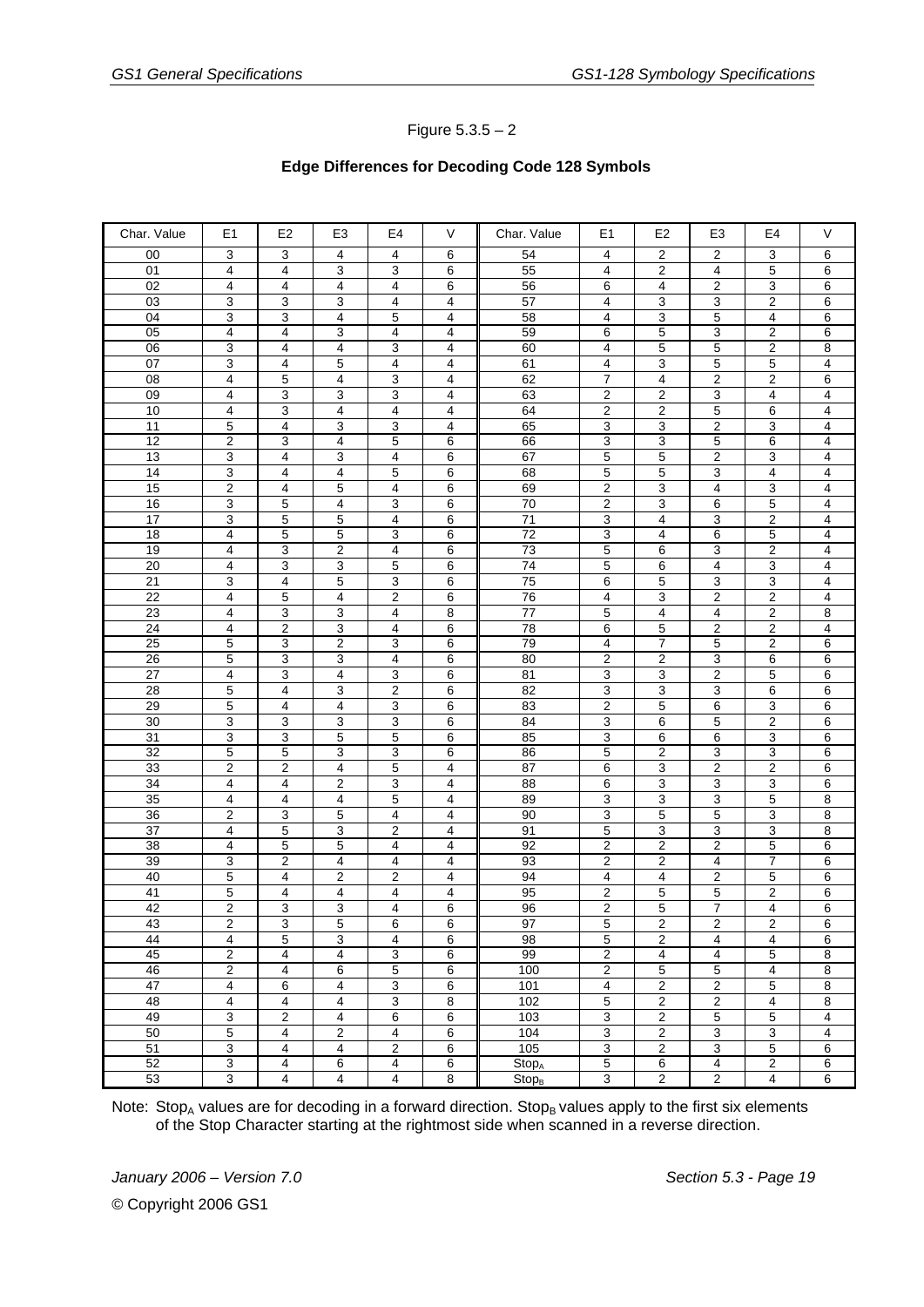# **5.3.6 Symbol Quality**

#### **5.3.6.1 General**

*ISO/IEC 15416* defines a standardised methodology for measuring and grading bar code symbols. Code 128 Symbols shall be evaluated according to that standard. The reference decode algorithm defined in Section 5.3.5 shall be used for the assessment of the decode and Decodability parameters under ISO/IEC 15416.

For GS1-128 Bar Code Symbol minimum quality levels, refer to Section 5.3.7.

#### **5.3.6.2 Decodability**

Decodability is a measure of how closely the decode algorithm measurement values approach those in a theoretically perfect symbol. Thus, Decodability is a parameter that measures how closely the Scan Reflectance Profile is to approaching decode failure for a given printed symbol.

For the calculation of the Decodability value V, the following provisions apply, which supplement those described in *ISO/IEC 15416* for edge to similar edge decodable symbologies:

Substitute V1 for  $V_c$  in the formula  $V_c = K / (S / 2n)$ .

Where:  $K =$  the smallest difference between a measurement and a reference threshold

 $N = 11$  (number of modules in a symbol character)

 $S =$  total width of the character

Calculate V2:

$$
V2 = \frac{1,75 - (ABS((W_b \times 11/S) - M))}{1,75}
$$

Where:  $M =$  number of dark modules in the character

 $S =$  total width of the character

 $W_b$  = sum of the bar (dark bar) widths in the character

ABS = mathematical term for taking the absolute of the calculation that follows it

 $V_c$  is the lesser of V1 and V2.

The Stop Character includes an additional terminating bar (dark bar). For the purpose of measuring Decodability, the Stop Character should be checked twice: first using the six leftmost elements and then using the six rightmost elements from right to left. Both sets of six elements are equivalent in width to a standard character.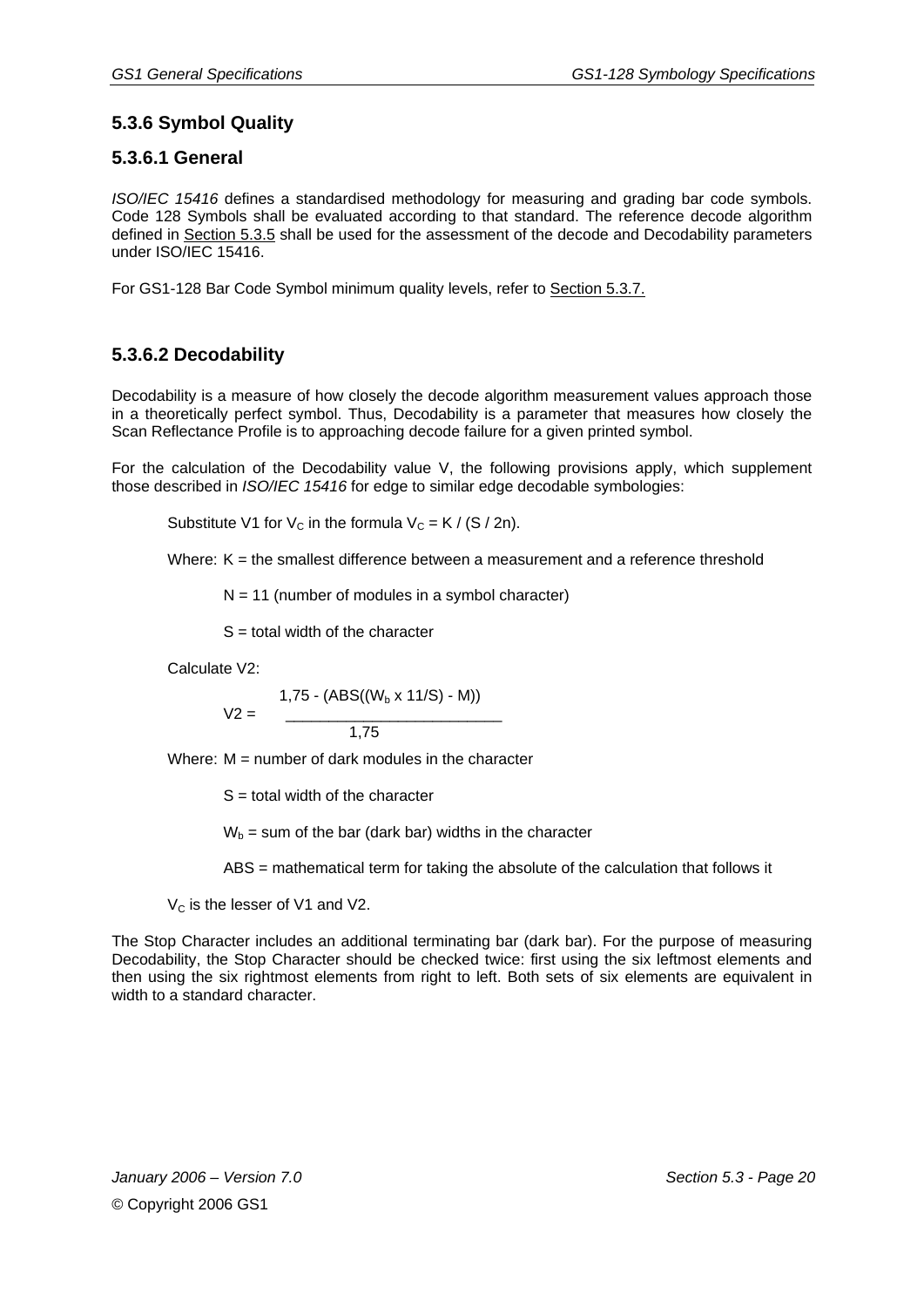# **5.3.6.3 Quiet Zones (Light Margins)**

The Quiet Zones to the right and left of the GS1-128 Bar Code Symbol are compulsory. Both Quiet Zones have a minimum width of 10x.

I*SO/IEC 15416* allows for additional pass/fail criteria to be stipulated by a symbology specification. In the case of a GS1-128 Bar Code Symbol, a minimum Quiet Zone of 10Z is specified. Both left and right Quiet Zones on each Scan Reflectance Profile (SRP) under *ISO/IEC 15416* shall be measured and graded as follows:

Quiet Zone ≥ 10Z: Grade 4 (A)

Quiet Zone < 10Z: Grade 0 (F)

Where  $Z =$  the average measured width of the narrow bars (dark bars) and spaces (light bars) (one module) in the symbol

#### **5.3.6.4 Transmitted Data**

Transmitted data from a decoded GS1-128 Bar Code Symbol shall comprise the byte values of the data characters. It is prefixed by the symbology identifier ]C1, if used. The Start and Stop Characters, function characters, code set and shift characters, and Symbol Check Character shall not be included in the transmitted data.

For GS1-128 Symbology implementation, see Section 5.3.7.

#### **5.3.7 GS1-128 Symbology Application Parameters**

#### **5.3.7.1 Symbol Height**

For GS1-128 Bar Code Symbols used in general distribution, the minimum height of the bars (dark bars) in the symbol is 32 mm (1.25 in.). The actual symbol height used depends on the specific application requirements.

#### **5.3.7.2 Symbol Length**

The dimensions of the GS1-128 Bar Code Symbol depend on the number of characters encoded:

| 1 Start Character        | x 11 modules |     | 11  |
|--------------------------|--------------|-----|-----|
| Function Code 1 (FNC1)   | x 11 modules | $=$ | 11  |
| 1 Symbol Check Character | x 11 modules | $=$ | 11  |
| 1 Stop Character         | x 13 modules |     | 13  |
| N symbol characters      | x 11 modules | $=$ | 11N |

 $\mathcal{L}_\text{max}$  and  $\mathcal{L}_\text{max}$  and  $\mathcal{L}_\text{max}$  and  $\mathcal{L}_\text{max}$  and  $\mathcal{L}_\text{max}$ 

#### $(11N + 46)$  modules

Where N is the number of symbol characters, any auxiliary characters (shift and code characters) embedded in the data are included.

*January 2006 – Version 7.0 Section 5.3 - Page 21*  © Copyright 2006 GS1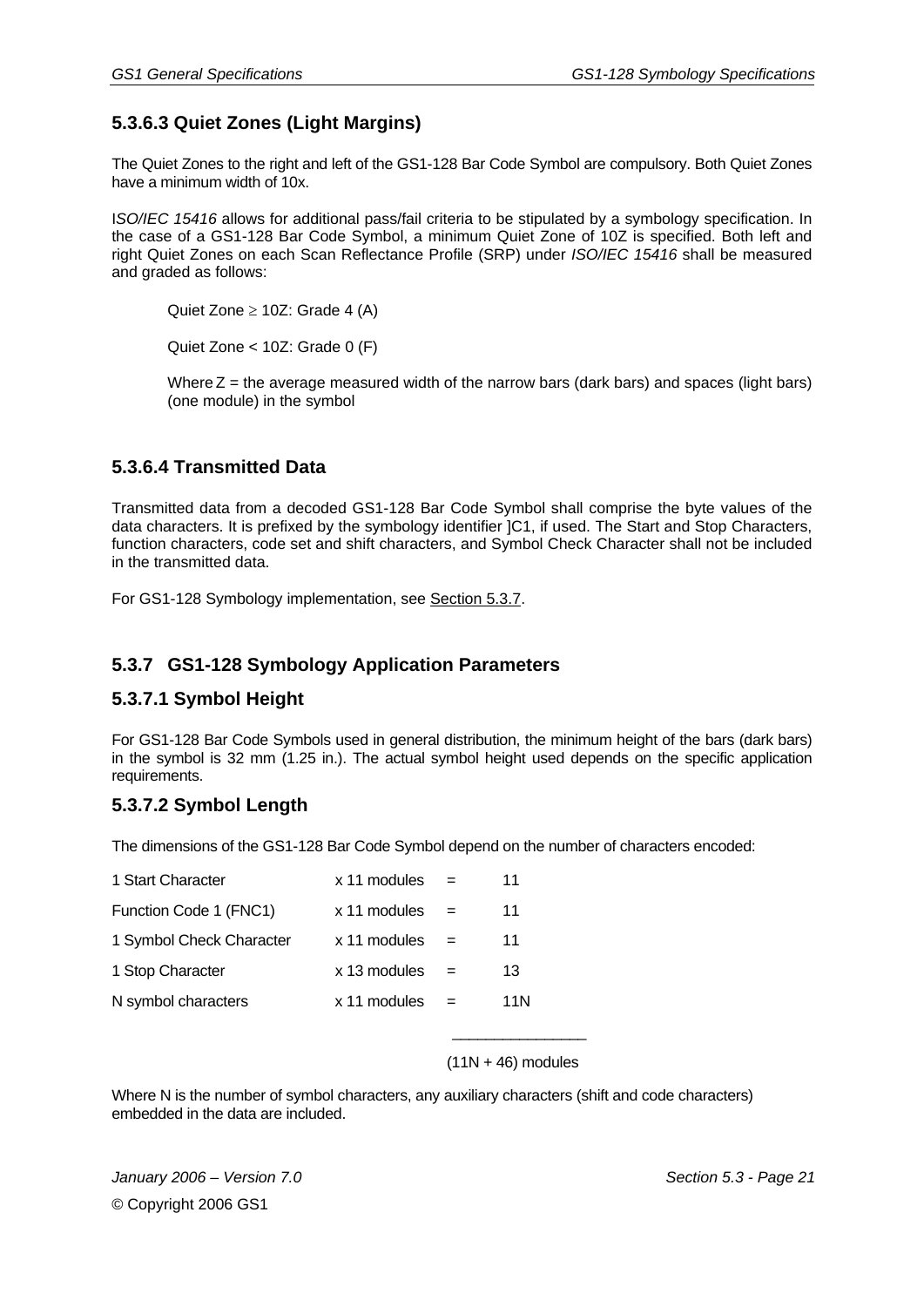A module is equal to the X-dimension of the symbol.

Character set C allows two digits to be encoded in one symbol character. Thus, numeric data can be encoded with twice the density of other data when using character set C.

In addition, Quiet Zones to the right and left of the bar code are compulsory and both have widths of 10 modules.

Thus total symbol length, including Quiet Zones, is:

 $(11N + 66)$  modules =  $(11N + 66)$  x

#### **5.3.7.3 Maximum Symbol Length**

Two parameters have to be taken into consideration for defining the maximum length of a GS1-128 Bar Code Symbol: the physical length, which depends on the number of characters encoded and the module width (or X-dimension) used, and the number of data characters encoded excluding the auxiliary characters.

The maximum length of any GS1-128 Bar Code Symbol must be within the following limits:

- The physical length, including Quiet Zones, cannot exceed 165 mm (6.5 in.).
- The maximum number of encoded data characters is 48, including the Application Identifier(s) and Function Code 1 (FNC1) when used as a Separator, but excluding the auxiliary characters and the Symbol Check Character.

#### **5.3.7.4 Human Readable Interpretation**

The Human Readable Interpretation of the data in the bar code symbol must be shown below the symbol. Start, Stop, shift, and function characters, as well as the Symbol Check Character, are not shown in the human readable format.

The precise location of the Human Readable Interpretation and the font used to represent the characters are not specified for GS1-128 Bar Code Symbols. However, the characters should be clearly legible (such as OCR-B) and must be obviously associated with the symbol. The Quiet Zones must not be violated.

Application Identifiers should be clearly recognisable to facilitate key entry. This is achieved by putting parentheses around Application Identifiers in the Human Readable Interpretation.

Note: The parentheses are not part of the data and are not encoded in the bar code symbol.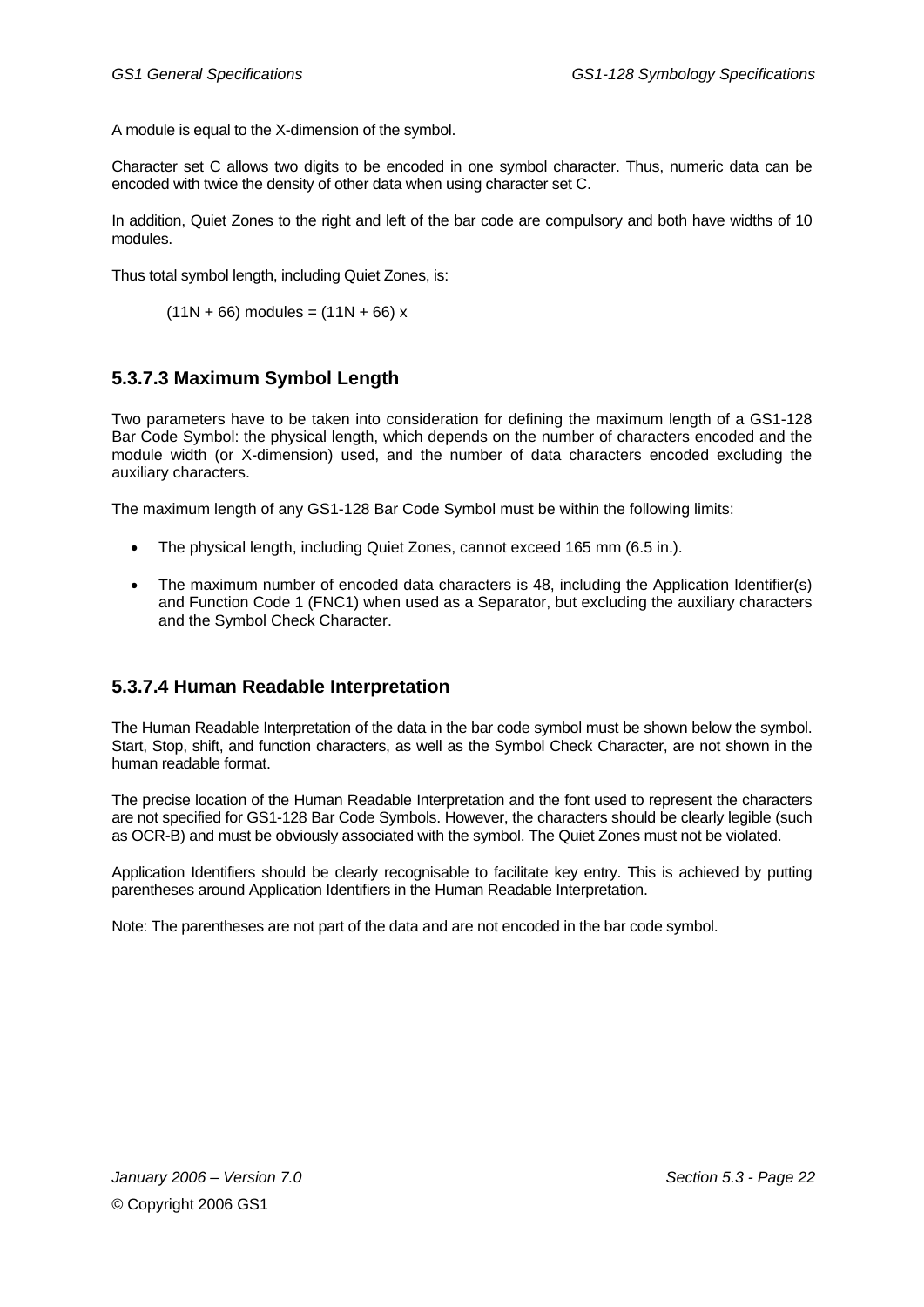# **5.3.7.5 Transmitted Data (FNC1)**

The following GS1-128 Symbology implementation specifications are in accordance with *ISO/IEC 15417 Appendix 2* for transmitted data:

- The Function Code 1 (FNC1) may validly occur as the Symbol Check Character.
- FNC1 in the third or subsequent character position is transmitted as the ASCII character 29 (GS).
- Symbols using FNC1 in the first data position should have symbology identifiers enabled.
- When FNC1 is used in the first position it shall not be represented in the transmitted message, although its presence is indicated by the use of modifier value 1 in the symbology identifier.

#### **5.3.8 Rules for Encoding/Decoding Element Strings in GS1-128 Symbology**

#### **5.3.8.1 The Basic Structure of GS1-128 Bar Code Symbols**

All bar code symbologies use particular symbol characters to mark the beginning and the end of the bar code symbol. A GS1-128 Bar Code Symbol may begin with the Start Character A, B, or C, which determines the interpretation of the subsequent symbol characters. GS1-128 Symbology uses the Function Code 1 (FNC1) in the position following the Start Character. This double start pattern is reserved for GS1 System applications worldwide. This makes it possible to distinguish GS1-128 Bar Code Symbols from extraneous non-standard bar code symbols.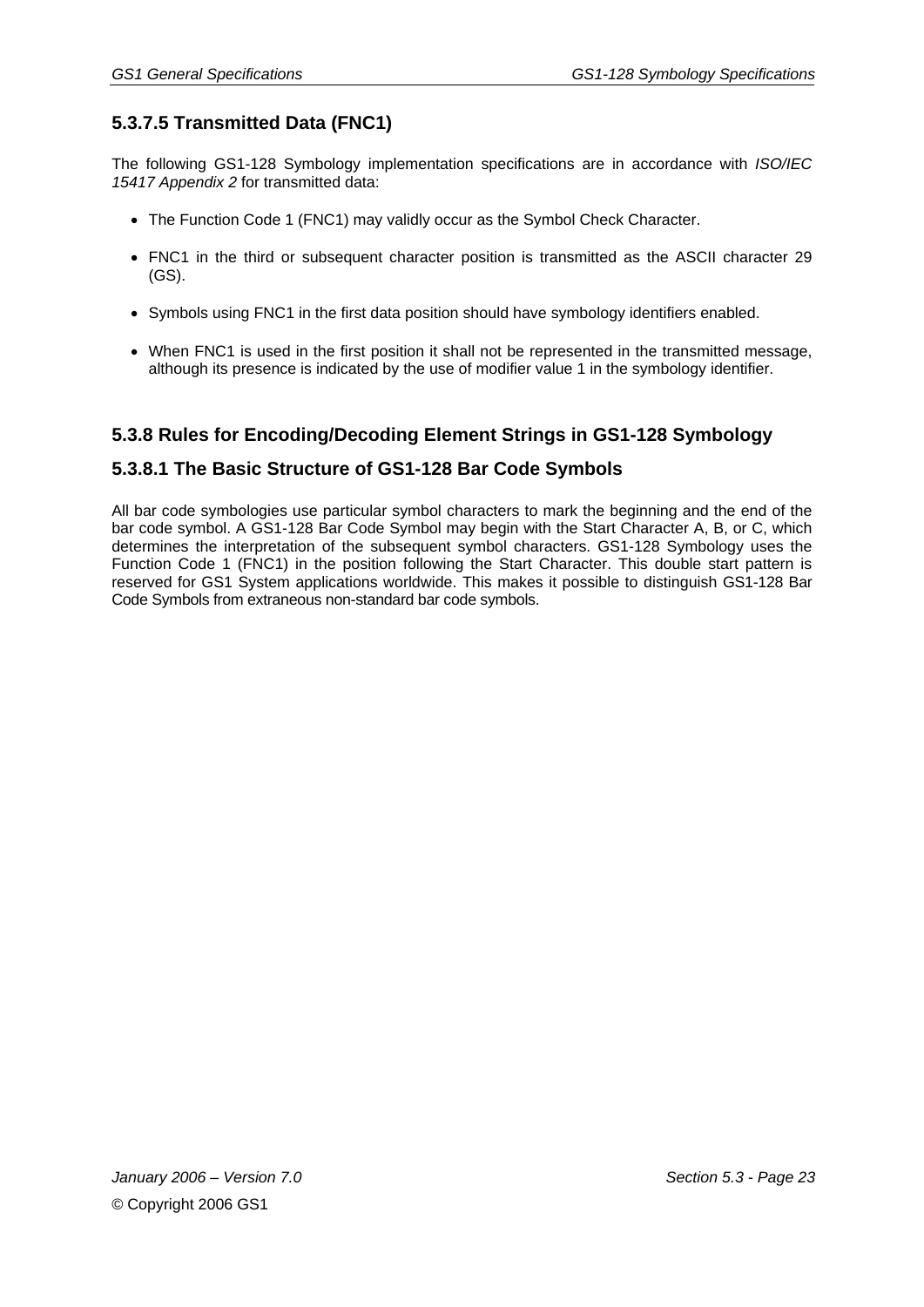#### **5.3.8.2 The Basic Structure of Each GS1-128 Bar Code Symbol**

Figure  $5.3.8.2 - 1$ 

#### **GS1-128 Bar Code Symbol Structure**



Since GS1-128 Bar Code Symbols vary in length, it is important to ensure that:

- Not more than 48 data characters are encoded (see the data area of Figure  $5.3.8.2 1$ )
- The physical length does not exceed 165 mm (6.5 in.) including Quiet Zones

The maximum length allows several Element Strings to be encoded in one bar code symbol, a process called concatenation. Concatenation is advantageous because it means that the symbology elements are only needed once, and the space required for the symbol is smaller than when separate bar code symbols are used to encode each Element String. It also improves scanning accuracy, allowing for single scanning rather than multiple scanning. The various Element Strings can be transmitted from the bar code reader as a single full string.

The various Element Strings, which are transmitted from concatenated bar code symbols, have to be analysed and processed. To simplify this procedure and reduce the symbol size, the lengths of some Element Strings are pre-defined (see Figure  $5.3.8.2.1 - 1$ ). Element Strings that are not contained in Figure  $5.3.8.2.1 - 1$  and that do not appear at the end of the symbol (encoded immediately before the Symbol Check Character) must immediately be followed by an FNC1 to separate it from the Element String that follows.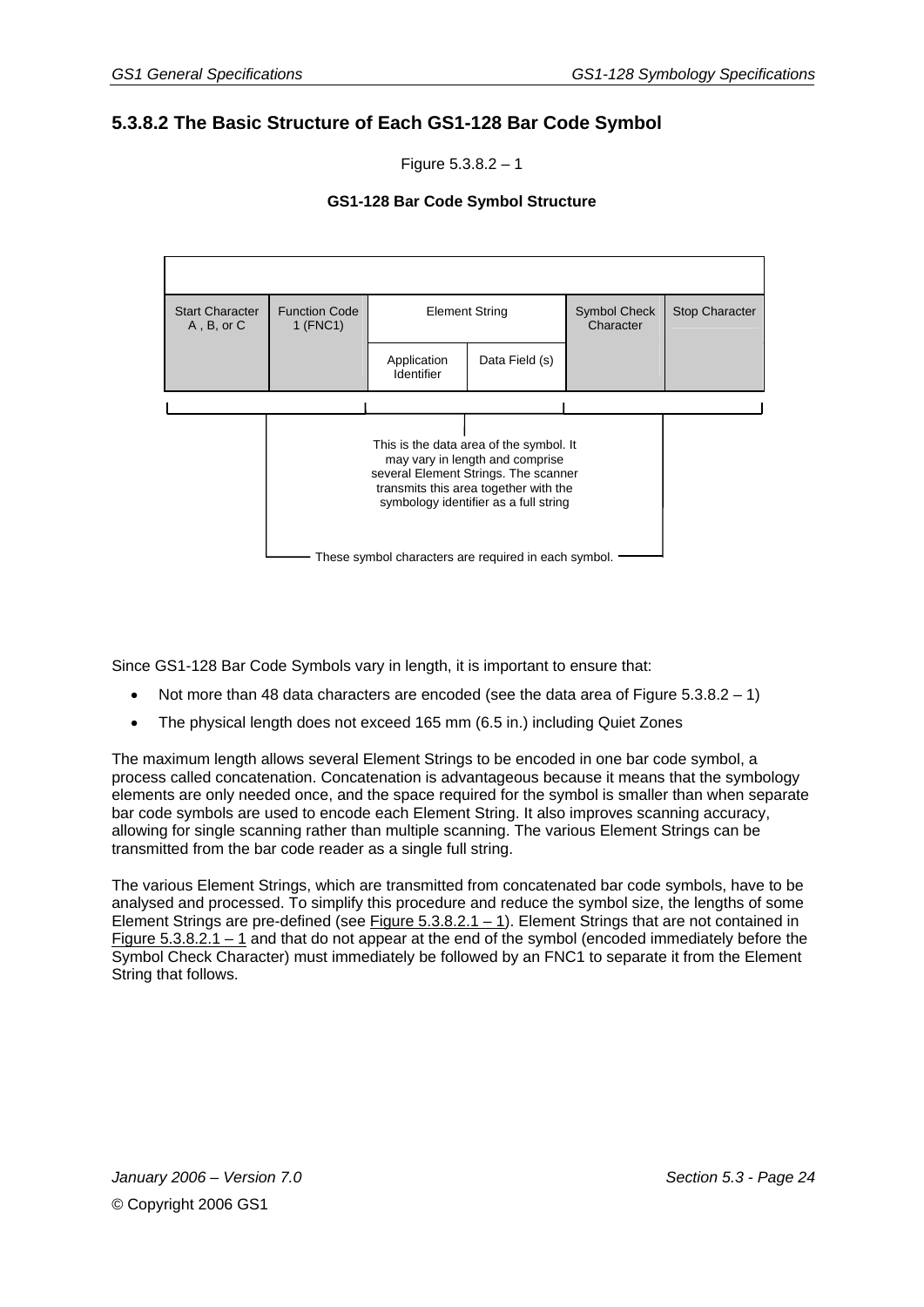# **5.3.8.2.1 Pre-Defined Length Application Identifiers**

Figure 5.3.8.2.1 – 1 contains all Application Identifiers that have a predefined length and, therefore, do not require a Function Code 1 (FNC1) separator.

|                                                      | Element Strings with Pre-Defined Length Using Application Identifiers |                                                      |                                                                    |
|------------------------------------------------------|-----------------------------------------------------------------------|------------------------------------------------------|--------------------------------------------------------------------|
| First Two Digits of<br>the Application<br>Identifier | Number of Characters<br>(Application Identifier<br>and Data Field)    | First Two Digits of<br>the Application<br>Identifier | Number of Characters<br>(Application Identifier<br>and Data Field) |
| 00                                                   | 20                                                                    | 17                                                   | 8                                                                  |
| 01                                                   | 16                                                                    | (18)                                                 | 8                                                                  |
| 02                                                   | 16                                                                    | (19)                                                 | 8                                                                  |
| (03)                                                 | 16                                                                    | 20                                                   | 4                                                                  |
| (04)                                                 | 18                                                                    | 31                                                   | 10                                                                 |
| 11                                                   | 8                                                                     | 32                                                   | 10                                                                 |
| 12                                                   | 8                                                                     | 33                                                   | 10                                                                 |
| 13                                                   | 8                                                                     | 34                                                   | 10                                                                 |
| (14)                                                 | 8                                                                     | 35                                                   | 10                                                                 |
| 15                                                   | 8                                                                     | 36                                                   | 10                                                                 |
| (16)                                                 | 8                                                                     | 41                                                   | 16                                                                 |

Figure 5.3.8.2.1 – 1

Figure 5.3.8.2.1 – 1 is limited to the listed numbers and will remain unchanged. Those numbers in parentheses are not yet assigned.

#### **5.3.8.2.2 Application Identifier Digits 23**

The first two digits of the Application Identifier (23n) presented a special case. The first digit following AI (23n) indicates the length of the Element String. No Separator Character was required when AI (23n) is used in a concatenated Element String. Application Identifier (23n) is no longer supported.

#### **5.3.8.3 Concatenation**

Using the GS1-128 Bar Code Symbol, it is possible to concatenate (chain together) discrete Element Strings. Figure 5.3.8.2.1 – 1 specifies the total Element String length (including the Application Identifier) associated with the first two digits of an Application Identifier. Application Identifiers starting with two digits that are not included in Figure 5.3.8.2.1 – 1 have a variable length even if the definition of the Application Identifier specifies a fixed length data field.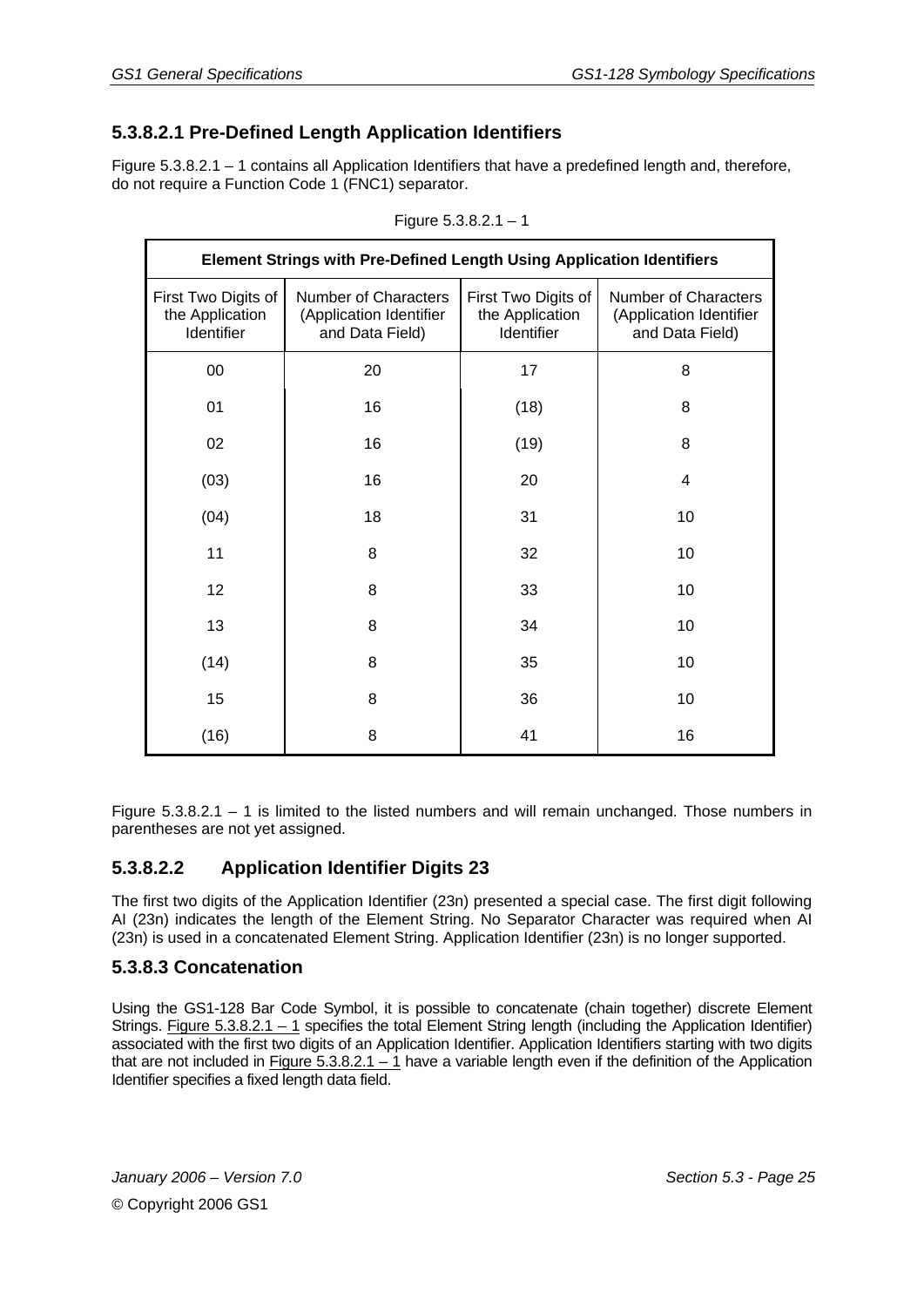#### **5.3.8.3.1 Concatenation of the Pre-Defined Length Element Strings**

Concatenated Element Strings constructed from Application Identifiers with a pre-defined length do not require a Separator Character. Each Element String is immediately followed by either the next Application Identifier or the Symbol Check Character and Stop Character.

For example, concatenation of net weight (4 kg) with the associated Global Trade Item Number<sup>™</sup> (GTIN™) 95012345678903 does not require the use of a Separator Character. From Figure 5.3.8.2.1 – 1, Element Strings with Pre-Defined Length Using Application Identifiers:

- 01 has a pre-defined Element String length of 16 digits.
- 31 has a pre-defined Element String length of 10 digits.

Figure  $5.3.8.3.1 - 1$ 

GTIN 95012345678903 Net weight 4.00 kg







GTIN 95012345678903 + Net weight 4.00 kg

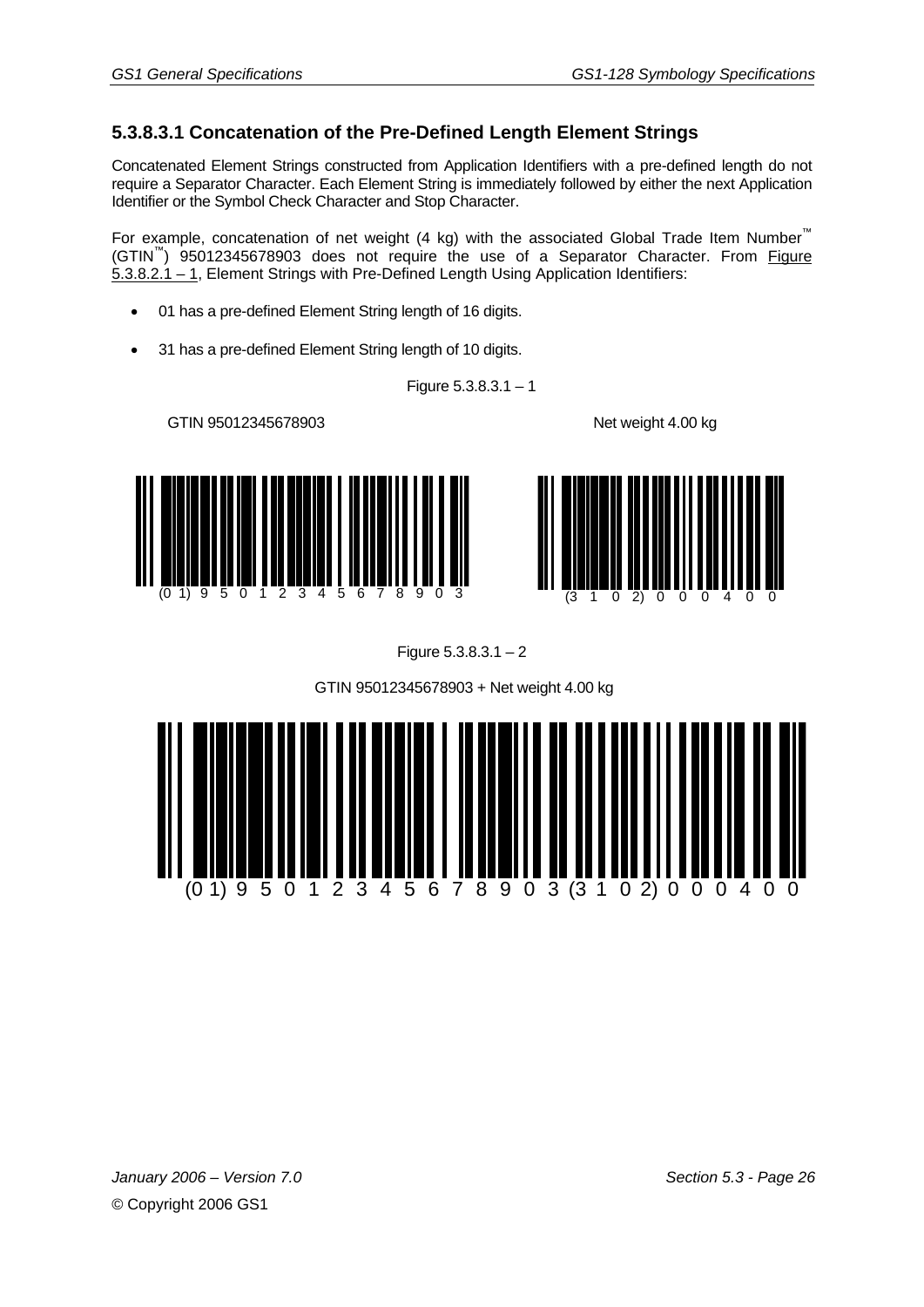## **5.3.8.3.2 Variable Length Data Strings**

Concatenating Element Strings of variable length, which includes all Application Identifiers that do not start with two characters contained in Figure  $5.3.8.2.1 - 1$ , involves the use of a Separator Character. The Separator Character used is the Function Code 1 (FNC1). It is placed immediately after the last symbol character of a variable length data string and is followed by the Application Identifier of the next Element String. If the Element String is the last to be encoded, it is followed by the Symbol Check and Stop Characters and not the FNC1 Separator Character.

For example, concatenation of price per unit of measure (365 currency units) and batch number (123456) requires the use of a Separator Character immediately after the price per unit of measure.

Figure 5.3.8.3.2 – 1



Price per unit of measure 365 Batch number 123456

(8 0 0 5) 0 0 0 3 6 5

Figure 5.3.8.3.2 – 2



Note: The FNC1 is not shown in Human Readable Interpretation.

#### **5.3.8.3.3 Pre-Defined and Variable Length Element Strings**

When concatenating a mixture of pre-defined and other Element Strings, place the pre-defined Element Strings before the variable length Element Strings. The Separator Character is not used to terminate pre-defined Element Strings, and hence, fewer symbol characters are required in the concatenated bar code.

*January 2006 – Version 7.0 Section 5.3 - Page 27*  © Copyright 2006 GS1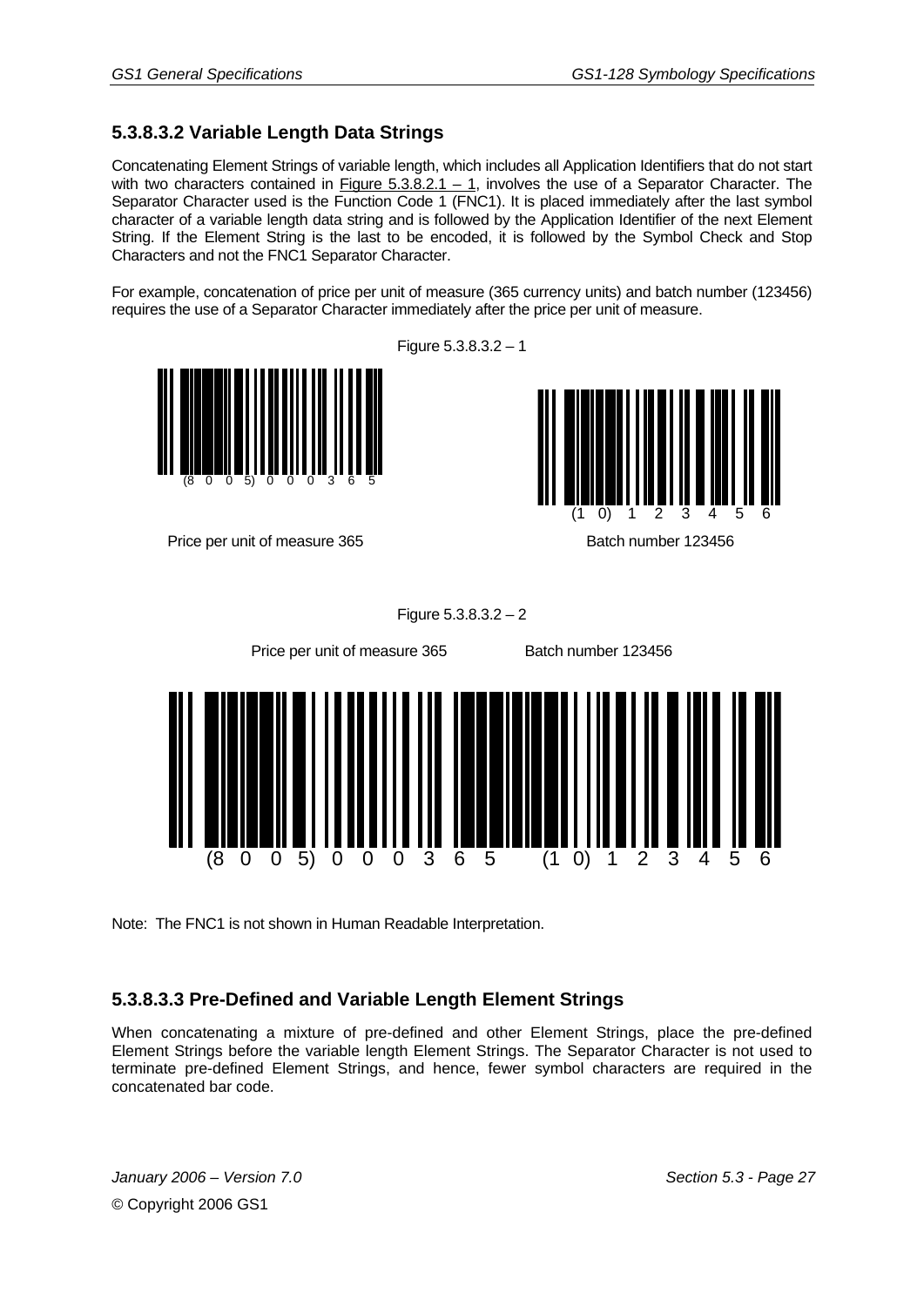# **5.3.8.4 The Separator Character (FNC1)**

The Separator Character appears in the decoded data string as <GS> (ASCII character 29, 7-bit character set ISO 646). All Element Strings not of pre-defined length must be followed by a Function Code 1 (FNC1) separator when followed by another Element String in a single bar code symbol. An FNC1 is not is required at the end of the last Element String represented in a GS1-128 Bar Code Symbol. The processing routine shown on the next page allows for a FNC1 entered by error after an Element String contained in Figure 5.3.8.3.2 – 1.

Refer to Section 5.3.7 for additional information on encoding/decoding FNC1.

#### **5.3.8.5 Mixing GS1-128 Symbology with Other Symbologies**

Global Trade Item Numbers™ (GTINs™) may be carried in any of the GS1 System endorsed symbologies. When additional data is required beyond the GTIN, GS1-128 Bar Code Symbols are used. The GS1-128 Symbology specification does not eliminate other GS1 Symbologies. In these cases, the GTIN is printed using an ITF-14 Symbol or other GS1 System symbologies and additional data using a GS1-128 Bar Code Symbol.

#### **5.3.8.6 Symbol Placement**

The preferred placement for a supplementary GS1-128 Symbol is on the same horizontal plane as the bar code symbol containing the Global Trade Item Number™ (GTIN™), SSCC, or other standalone GS1 System identification number. The supplementary symbol(s) should be as close as possible to the main symbol and must not interfere with the Quiet Zones.

- Orient the supplementary symbols in the same direction as the main symbol. Main symbol placement guidelines are given in Section 6.0.
- Concatenated symbols must follow the symbol placement guidelines given in Section 6.0. based upon the GS1 System ID number they encode (GTIN, SSCC).

#### **5.3.8.7 Processing GS1-128 Bar Code Symbols - Basic Required Logic**

See Figure 7.9 – 1 for a flow chart of the logic required to accurately parse GS1-128 Bar Code Symbols from the full data strings output from a scanner.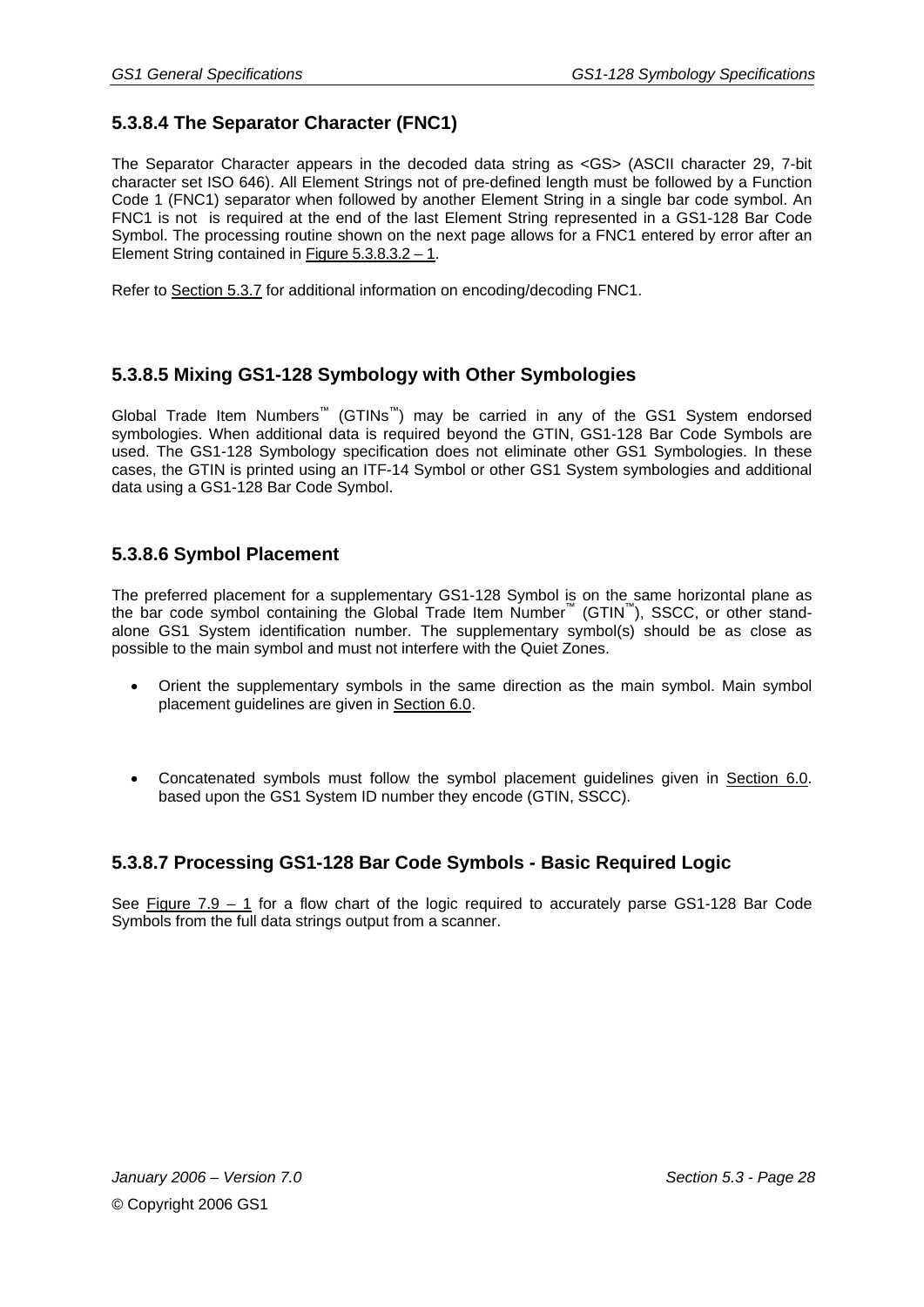# **5.3.A.1 Appendix 1: (Normative) Additional Features of Code 128**

#### **5.3.A.1.1 Symbol Check Character**

The Code 128 Symbol Check Character shall be calculated according to the following rules.

- 1. Retrieve the symbol character value from Figure 5.3.3.2 1.
- 2. Each symbol character position is given a weight. The Start Character is weighted 1. Then, beginning on the left with the first symbol character following the Start Character, the weights are 1, 2, 3, and 4 to...n for all following symbol characters up to, but not including, the Symbol Check Character itself; n denotes the number of symbol characters representing data or special information in the symbol, exclusive of the Start and Stop Characters and Symbol Check Character.

Note: Both the Start Character and the first symbol character following the Start Character (the Function Code 1 (FNC1) for all GS1-128 Bar Code Symbols) are weighted by one.

- 3. Each symbol character value is multiplied by its weight.
- 4. The products of the calculations in step 3 are totalled.
- 5. The sum of the products is divided by 103.
- 6. The remainder derived from the calculation in step 5 is the symbol character value of the Symbol Check Character.

Figure 5.3.A.1 –1 shows how to calculate the Symbol Check Character value for the batch number 2503X using the GS1-128 Bar Code Symbol.

Figure 5.3.A. 
$$
1 - 1
$$

| Start C FNC1 10 <sup>T</sup> 25 03 Code B X [Symbol Check Character] Stop |              |                   |                      |    |    |        |     |
|---------------------------------------------------------------------------|--------------|-------------------|----------------------|----|----|--------|-----|
| Characters                                                                | Start C FNC1 |                   | 10                   | 25 | 03 | Code B | X   |
| Character values (Step 1)                                                 | 105          | 102               | 10                   | 25 | 3  | 100    | 56  |
| Weights (Step 2)                                                          | 1            | 1                 | $\mathbf{2}^{\circ}$ | 3  | 4  | 5      | 6   |
| Products (Step 3)                                                         | 105          | 102               | 20                   | 75 | 12 | 500    | 336 |
| Sum of products (Step 4)                                                  |              | 1150              |                      |    |    |        |     |
| Divide by 103 (Step 5)                                                    |              | $1150 / 103 = 11$ |                      |    |    |        |     |
| Remainder = Symbol<br><b>Check Character value</b>                        |              | 17                |                      |    |    |        |     |

The Symbol Check Character shall be positioned immediately following the final data or special character and before the Stop Character.

Note: The Symbol Check Character shall not be shown in the Human Readable Interpretation.

 $\gamma$  Application Identifier (10) is defined as batch or lot number.

*January 2006 – Version 7.0 Section 5.3 - Page 29* 

1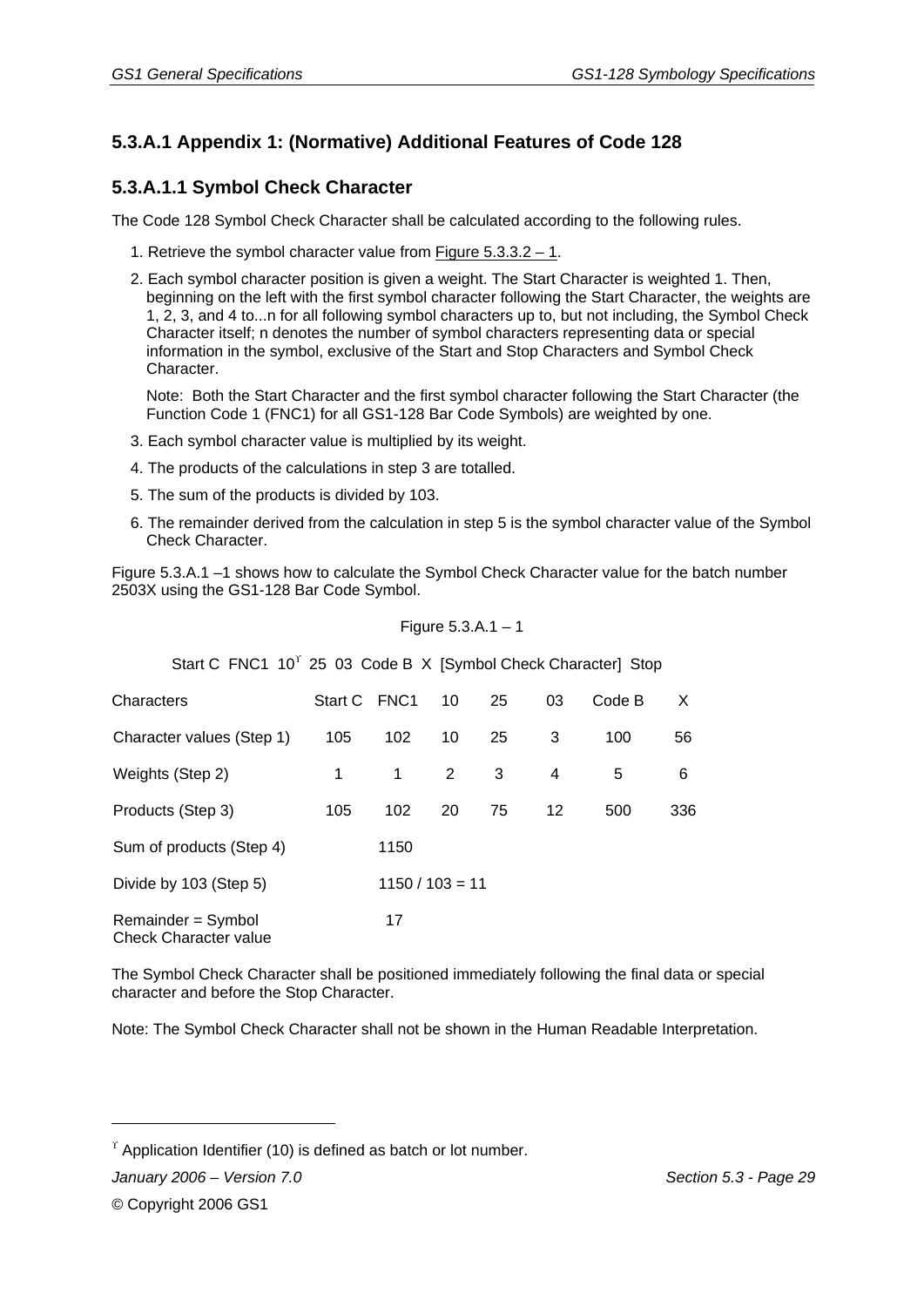#### **5.3.A.2 Appendix 2: (Informative) Relationship of Symbol Character Value to ASCII Value**

In order to convert symbol character value (S) to ASCII decimal value or vice versa, the following relationships are applicable for code set A and code set B.

• Code set A

If  $S \leq 63$ ,

ASCII value =  $S + 32$ 

If  $64 \le S \le 95$ ,

ASCII value  $= S - 64$ 

• Code set B

If  $S \leq 95$ ,

ASCII value  $= S + 32$ 

The resulting values are shown in Figure  $5.3.3.2 - 1$ .

Note: As described in Section 5.3.3, the Function 4 Character (FNC4) is not used in the GS1 System. However, the presence of FNC4 in Code 128 Symbols has the effect of adding 128 to the ASCII value of the following data character or characters derived from the rules given above.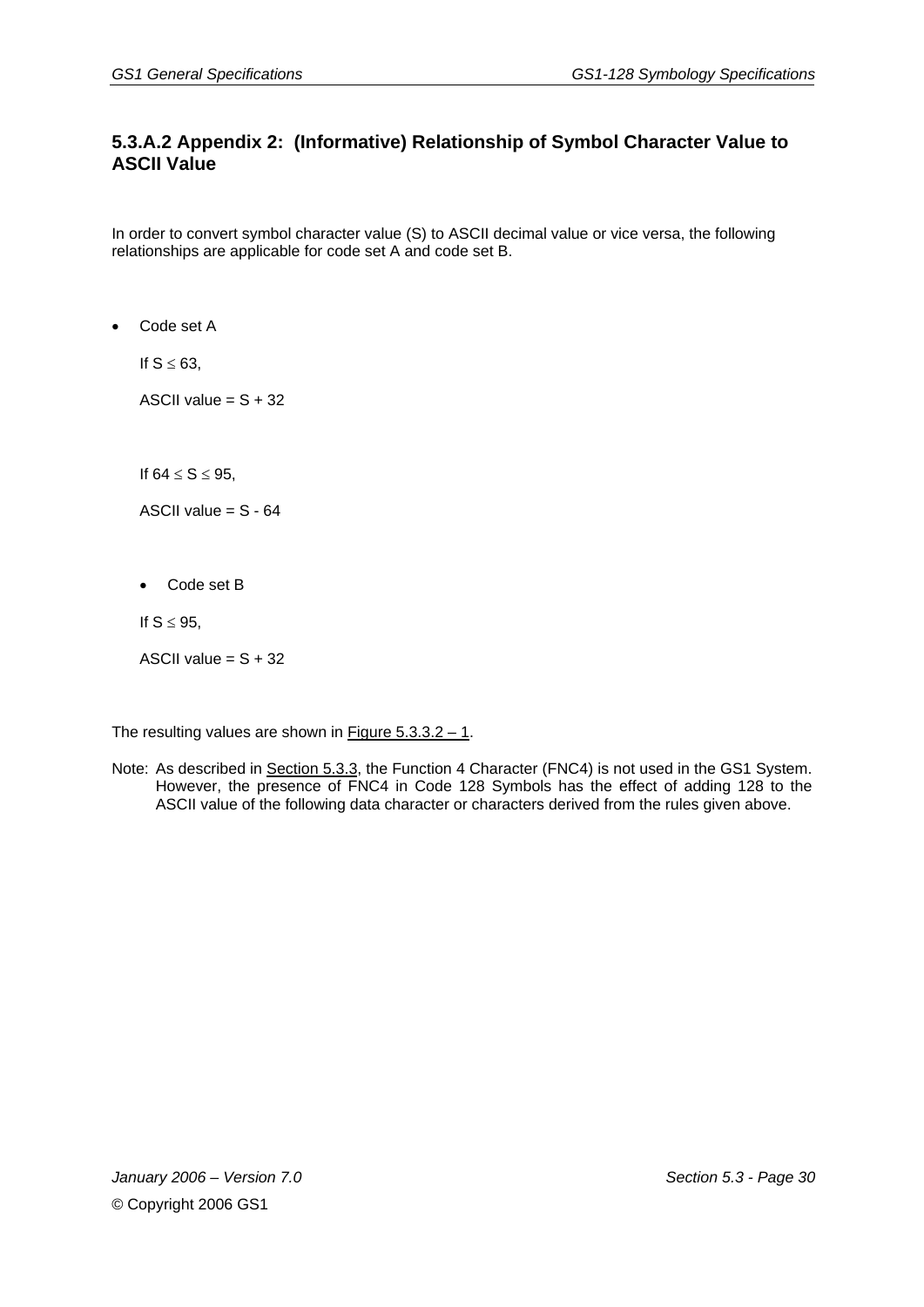#### **5.3.A.3 Appendix 3: (Informative) Use of Start, Code Set, and Shift Characters to Minimise Symbol Length**

The same data may be represented by different GS1-128 Bar Code Symbols through the use of different combinations of Start, code set, and shift characters.

The following rules should normally be implemented in printer control software to minimise the number of symbol characters needed to represent a given data string (and, therefore, reduce the overall symbol length).

1. Determine the Start Character:

a. If the data consists of two digits, use Start Character C.

b. If the data begins with four or more numeric data characters, use Start Character C.

c. If an ASCII symbology element (e.g., NUL) occurs in the data before any lowercase character, use Start Character A.

d. Otherwise, use Start Character B

2. If Start Character C is used and the data begins with an odd number of numeric data characters, insert a code set A or code set B character before the last digit, following rules 1c and 1d above to determine between code sets A and B.

3. If four or more numeric data characters occur together when in code sets A or B and:

a. If there is an even number of numeric data characters, then insert a code set C character before the first numeric digit to change to code set C.

b. If there is an odd number of numeric data characters, then insert a code set C character immediately after the first numeric digit to change to code set C.

4. When in code set B and an ASCII symbology element occurs in the data:

a. If following that character, a lowercase character occurs in the data before the occurrence of another symbology element, then insert a shift character before the symbology element.

b. Otherwise, insert a code set A character before the symbology element to change to code set A

5. When in code set A and a lowercase character occurs in the data:

a. If following that character, a symbology element occurs in the data before the occurrence of another lowercase character, then insert a shift character before the lowercase character.

b. Otherwise, insert a code set B character before the lowercase character to change to code set B

6. When in code set C and a non-numeric character occurs in the data, insert a code set A or code set B character before that character, and follow rules 1c and 1d to determine between code sets A and B.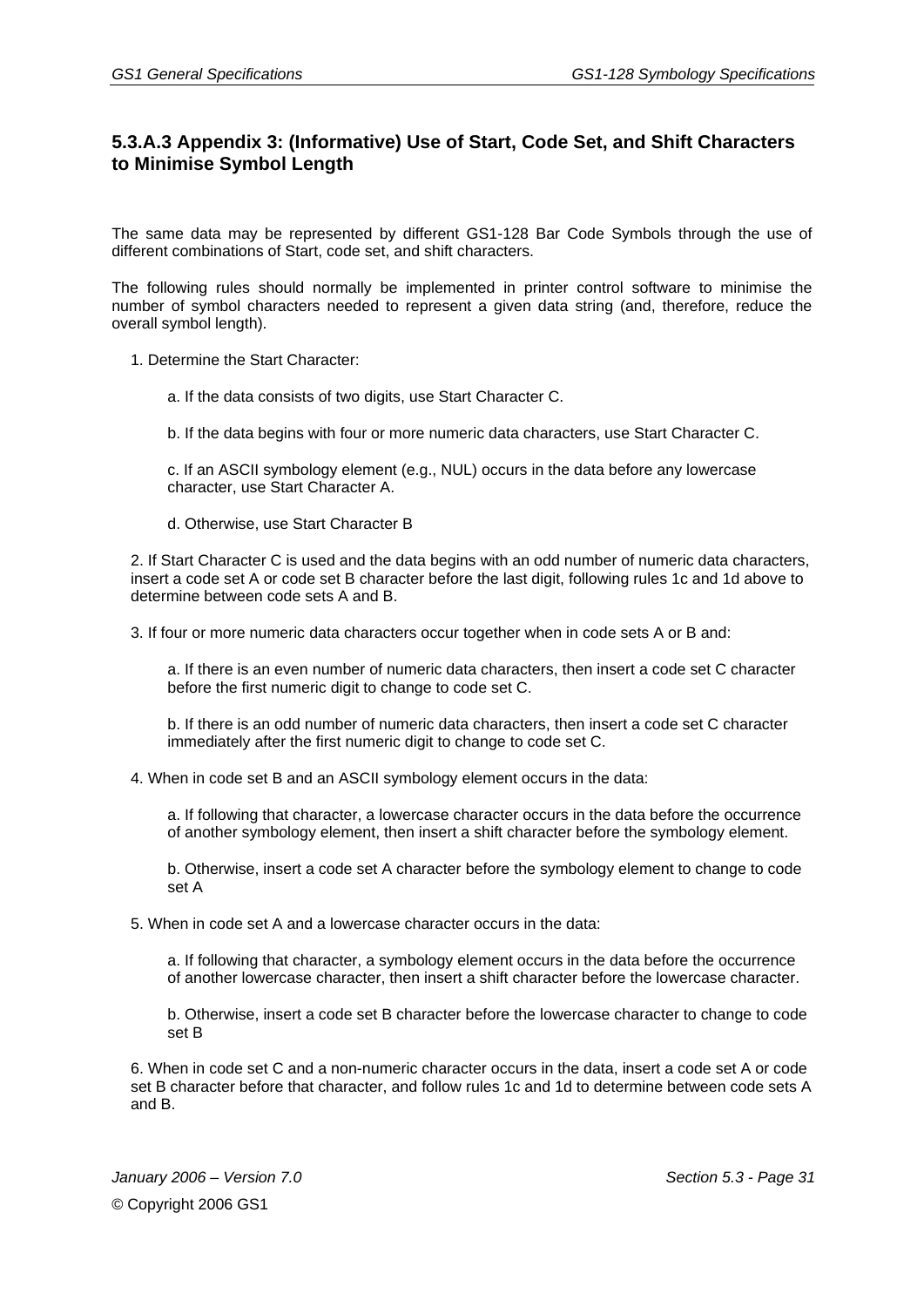Note 1: In these rules, the term "lowercase" is used for convenience to mean any code set B character with Code 128 Symbol character values 64 to 95 (ASCII values 96 to 127) (e.g., all lowercase alphanumeric characters plus `{|}~DEL). The term "symbology element" means any code set A character with Code 128 Symbol character values 64 to 95 (ASCII values 00 to 31).

Note 2: If the Function Code 1 (FNC1) occurs in the first position following the Start Character, or in an odd-numbered position in a numeric field, it should be treated as two digits for the purpose of determining the appropriate code set.